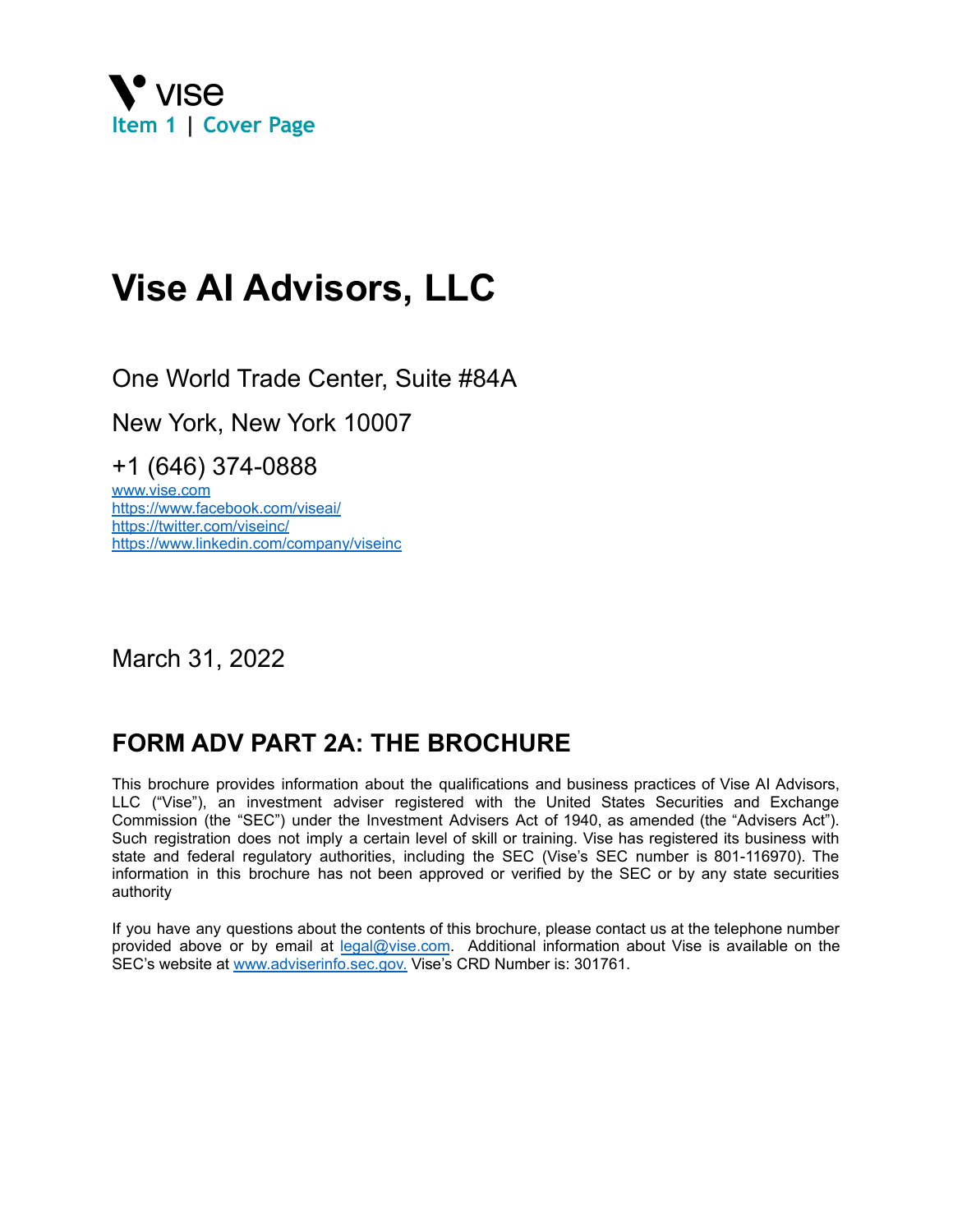## <span id="page-1-0"></span>**Item 2 | Material Changes**

This brochure dated March 31, 2022, updates and replaces our prior brochure dated December 20, 2021 and reflects the following changes:

#### **Item 4 Advisory Business**

- The launch of an enhanced investment strategy on January 10, 2022, that allows advisors to customize how much exposure to take to specific factors. The new investment strategy will replace our previous investment strategy in all accounts over time
- We also launched revamped tax management functionality inclusive of capital gains budget for transitioning a portfolio and automated tax loss harvesting.

#### **Item 5 Fees and Compensation**

● Item 5 was updated to describe Vise's ability to offer promotions in the form of Management Fee waivers or discounts.

#### **Item 8 Methods of Analysis, Investment Strategies and Risk of Loss**

- Item 8 was revised to include tax management risk for Clients and Intermediaries who elect to activate Vise's tax management service.
- Operational Risk and Operating Events was revised to clarify the activities that classify as Operating Events.

#### **Item 14 Intermediary Referrals and Other Compensation**

● Item 14 was revised to define the use of third party solicitors, the fees associated with the use of solicitors, and the potential conflict of interests.

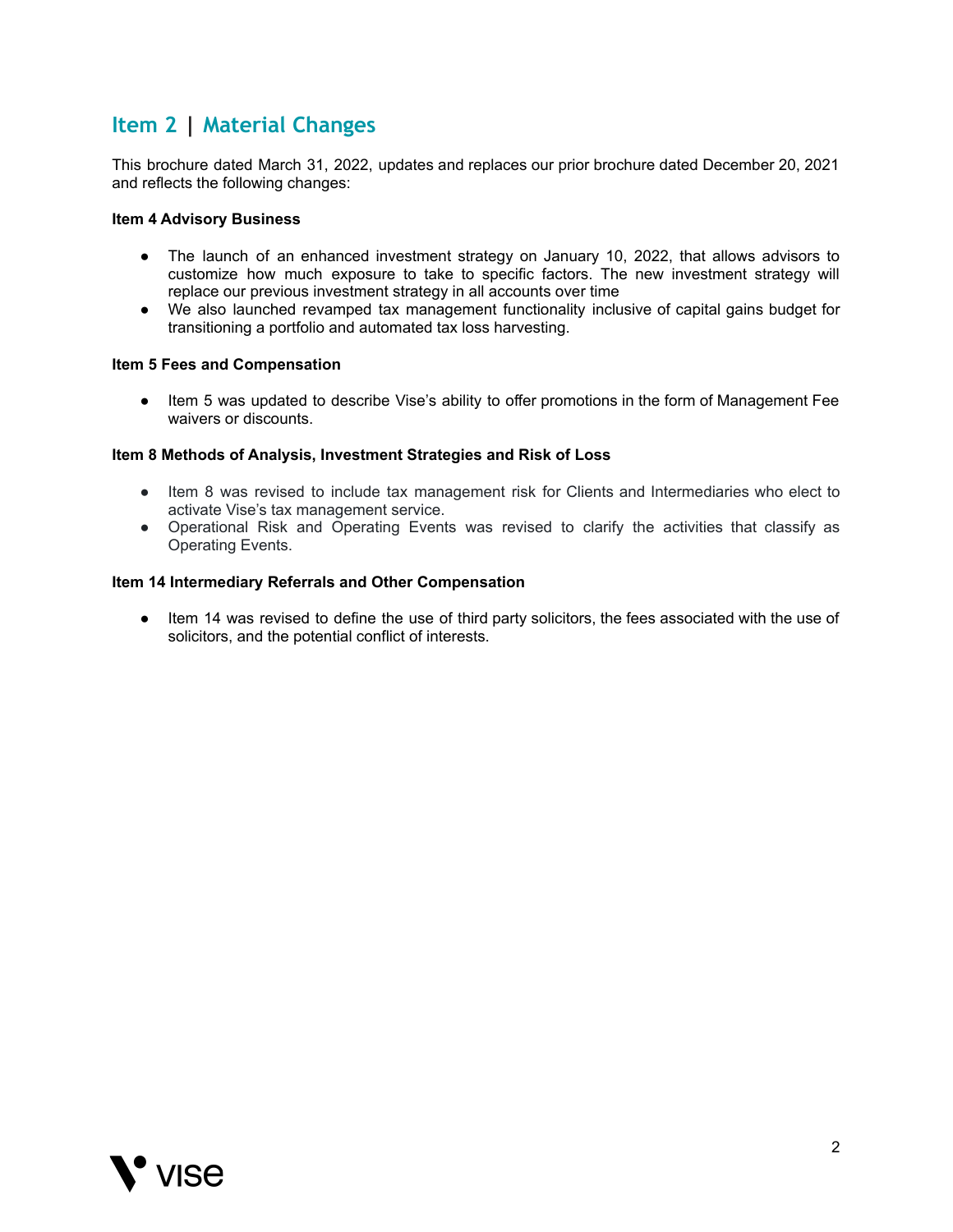## <span id="page-2-0"></span>**Item 3 | Table of Contents**

| Item 1   Cover Page                                                                              | 1                       |
|--------------------------------------------------------------------------------------------------|-------------------------|
| <b>Item 2   Material Changes</b>                                                                 | $\mathbf{2}$            |
| Item 3   Table of Contents                                                                       | $\mathbf{3}$            |
| <b>Item 4   Advisory Business</b>                                                                | $\overline{\mathbf{4}}$ |
| Item 5   Fees and Compensation                                                                   | 5                       |
| Item 6   Performance-Based Compensation and Side-By-Side Management                              | 6                       |
| Item 7   Types of Customers                                                                      | 6                       |
| Item 8   Methods of Analysis, Investment Strategies and Risk of Loss                             | $\overline{7}$          |
| Item 9   Disciplinary Information                                                                | 17                      |
| Item 10   Other Financial Industry Activities and Affiliations                                   | 18                      |
| Item 11   Code of Ethics, Participation or Interest in Client Transactions, and Personal Trading | 18                      |
| Item 12   Brokerage Practices                                                                    | 18                      |
| Item 13   Review of Accounts                                                                     | 20                      |
| Item 14   Intermediary Referrals and Other Compensation                                          | 21                      |
| Item 15   Custody                                                                                | 21                      |
| Item 16   Investment Discretion                                                                  | 22                      |
| <b>Item 17   Voting Client Securities</b>                                                        | 22                      |
| Item 18   Financial Information                                                                  | 22                      |

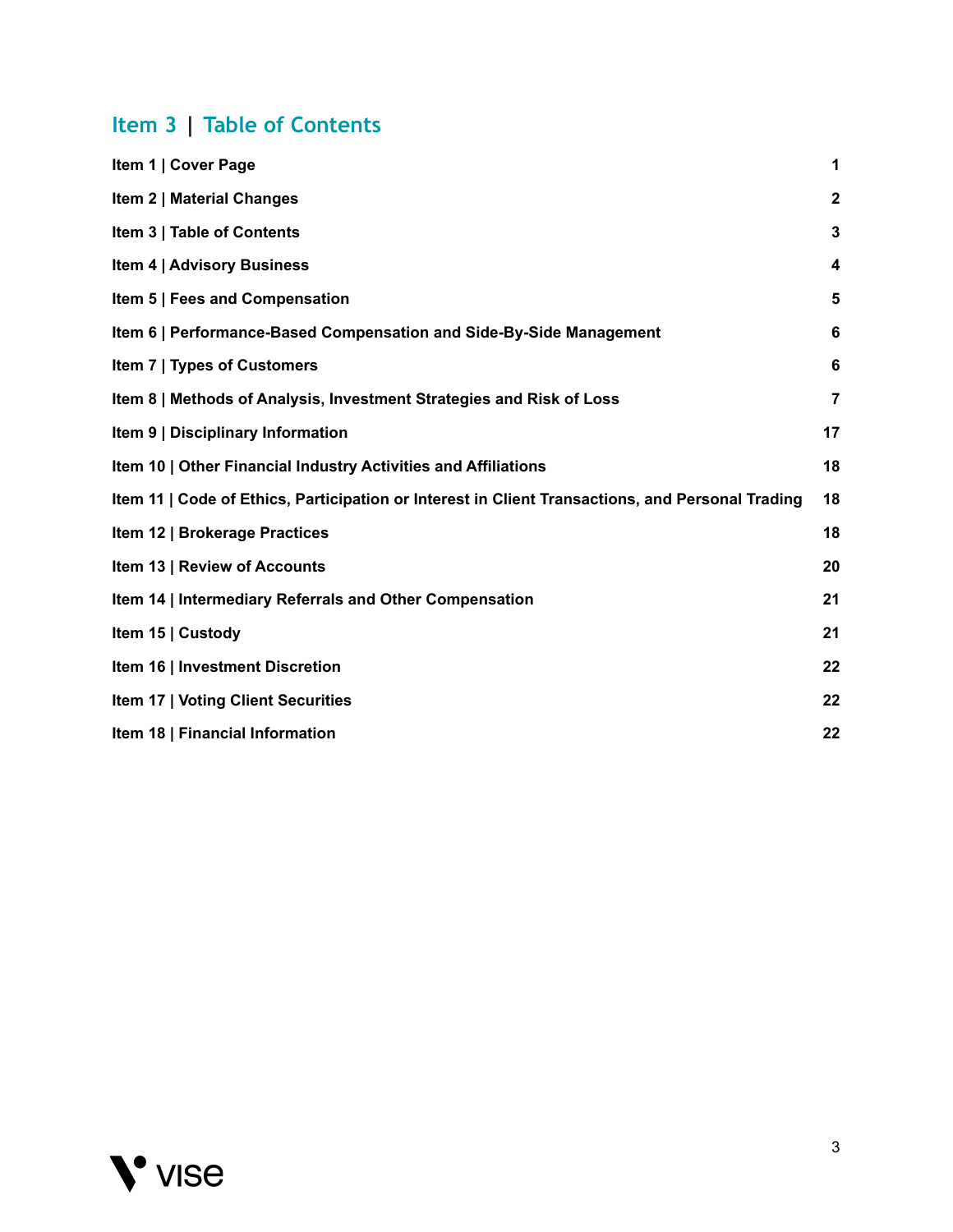## <span id="page-3-0"></span>**Item 4 | Advisory Business**

Vise is a Delaware limited liability company, registered with the SEC, that operates an investment advisory business that uses proprietary algorithms and other technological means for the provision of investment advisory services to other investment advisors and their individual Clients. Vise is a wholly-owned subsidiary of Vise Technologies, Inc., a Delaware corporation. Vise has been in the investment advisory business since July 2019.

Vise offers investment advisory services to individual investors ("Clients") exclusively through a sub advisory relationship with third-party registered investment advisors; and broker dealers("Intermediaries"). The customers of Vise are Intermediaries that wish to have their Clients' assets invested on the Vise platform. Clients do not have direct access to the Vise platform and their assets are managed on Vise exclusively through the Intermediary.

Vise's mission is to offer personalized investment options and to help Intermediaries grow their Client's wealth by providing access to diverse investment options. Vise employs automated asset allocation, portfolio analysis, tax management, portfolio rebalancing, and portfolio selection strategies to Intermediaries (the "Service"). The Service is available to both taxable advisory accounts and tax advantaged accounts not limited to individual retirement accounts ("IRAs") and Roth IRAs. As part of the Service, Intermediaries are granted access to Vise's secure website as a tool to monitor and manage Client assets.

Vise launched an enhanced investment strategy on January 10<sup>th</sup>, 2022, that allows Intermediaries to customize how much exposure to take with respect to specific factors (known as an "active tilt") such as value, dividend, size, and profitability for each Client account. We've also launched revamped tax management functionality that allow Intermediaries to set a capital gains budget for transitioning a portfolio and for automated tax loss harvesting. The strategy automatically sets the capital gains budget at 5%, and the Intermediary has the ability to modify this for each Client. This enhanced investment strategy will replace our previous investment strategy in all accounts over time. A change to Vise's investment strategy could mean greater than normal turnover in portfolios for Clients but this turnover can be controlled with Vise's capital gains functionality.

Vise bases its advice on Client investment objectives and restrictions, as provided by Intermediaries, and according to the applicable sub-advisory and platform services agreement (collectively, the "Governing Documents"). Intermediaries are required to provide inputs such as Client risk tolerance, age, asset/stock exclusion preferences, years to investment goals, investment goals, tax status, active tilt preferences and cash requirements.

For taxable accounts, Vise also offers a Tax-Loss Harvesting ("TLH") strategy. This strategy is used to defer and offset taxes while maintaining a similar risk and return profile for the portfolio. Vise identifies unrealized losses in the account, accelerating realization of the capital loss and then invests in a similar security to maintain a similar amount of risk and expected return in the portfolio. The realized capital loss offsets any realized gains in the account, thereby deferring tax liability. Other tax management functionality that Vise offers is capital gains budgeting. Intermediaries can choose to accept the default 5% capital gains budget, or specify a capital gains budget that they'd like Vise's optimization to respect, and Vise transitions the portfolio to its target portfolio within that budget over time. If the Intermediary chooses not to implement the TLH strategy, Clients with taxable accounts may incur additional taxes in connection with capital gains on the account. This may have an adverse impact on returns.

The Intermediary will use Vise's interactive, online platform to create and manage a desired investment strategy (the "Strategy") for their underlying Clients.

At all times, the Intermediary, and not Vise, is responsible for maintaining the initial and ongoing relationship with the Client. In addition, the Intermediary, and not Vise, is responsible for (1) determining the initial and ongoing suitability of the Strategy for the investor; (2) devising or determining the specific

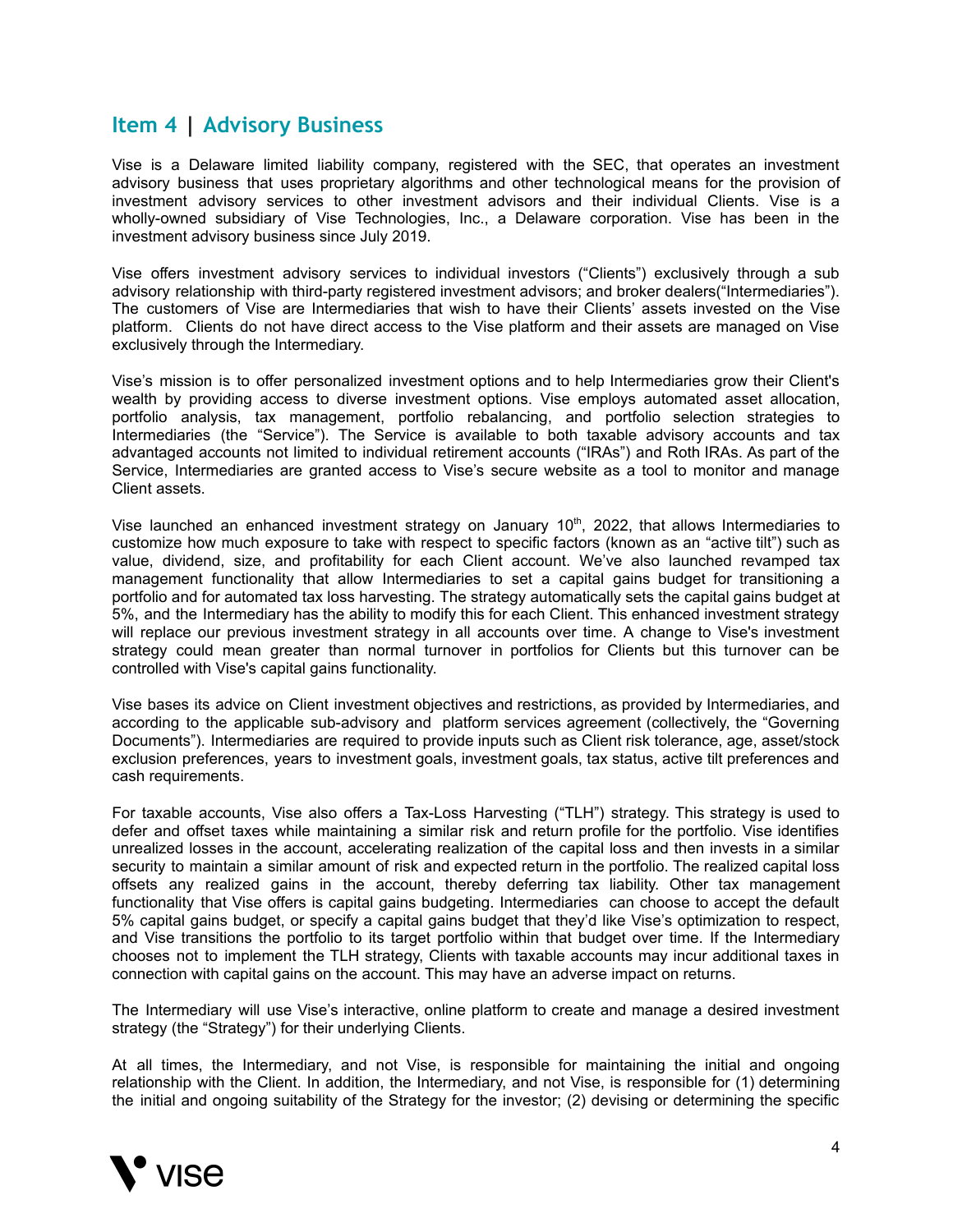initial and ongoing desired Strategy; (3) monitoring performance of the Strategy; and (4) modifying and/or terminating the management of the investor's account using the Strategy (5) approval of the strategy and recommendations.

At this time, Vise is intended for use only by investment professionals (on behalf of their Clients) and by certain other sophisticated investors (for use in their personal accounts) who have appropriate knowledge and experience who are able to bear the risks of loss associated with the use of the Vise platform.

#### **Intermediary Obligations**

In performing our services, we are not required to verify any information received from the intermediary or from the intermediary's other professionals and are expressly authorized to rely on the information we receive. Moreover, each intermediary is advised that it remains its responsibility promptly to notify us if there is ever any change in its Client's financial situation or investment objectives; we rely on the intermediary to make sure we have this information so that we can review, evaluate and, if necessary, revise our previous recommendations or services.

Vise managed approximately \$362,000,000 in assets on a discretionary basis as of March 29, 2022.

## <span id="page-4-0"></span>**Item 5 | Fees and Compensation**

#### **MANAGEMENT FEE**

Vise's compensation for providing the Service includes an asset-based fee ("Management Fee"), the terms of which are set forth in Governing Documents. The annual Management Fee is generally 0.25% - 0.50% of assets under management, including Unrecognized Positions, as defined in Item 8 ("Methods of Analysis, Investment Strategies and Risk of Loss"). Vise may, in its sole discretion, charge a Management Fee that differs from its standard Management Fee.

The Management Fee is generally paid quarterly in advance or arrears, based on assets under management and according to Vise's billing methodology. If billed quarterly in advance, it will be determined by prorating the annual rate and multiplying it by the aggregate value of Managed Accounts using the market value on the last trading day of the prior quarterly period. If billed quarterly in arrears, it will be determined by prorating the annual rate and multiplying it by the average daily balance of the Managed Accounts during the prior quarterly period. If the Subadviser is appointed for any Managed Accounts at a time other than a quarter-end, the Subadviser Fee shall be billed in arrears using the average daily balance of the Managed Accounts during the period.

Vise, in our discretion, may negotiate investment advisory fees based upon certain criteria (e.g., anticipated future earning capacity, anticipated future additional assets, dollar amount of assets to be managed, related accounts, account composition, negotiations with the intermediary). As a result, similarly situated intermediaries could pay different fees that may be more or less advantageous than those charged to other intermediaries. From time to time, Vise will offer promotions in the form of Management Fee waivers or discounts where Clients can receive a reduced Management Fee for a period of time. Such promotions may run indefinitely or for a limited period of time. Vise may also offer discounted pricing to Intermediaries paying the Management Fee on behalf of the Client or provide uniform reductions to the Clients of Intermediaries where an Intermediary's Client assets under management exceed certain thresholds.

#### **PLATFORM FEE**

Vise's compensation for providing access to its website and associated systems also includes a fixed fee ("Platform Fee"). Vise may, in its sole discretion, charge a Platform Fee that differs from its standard Platform Fee. The Platform Fee is generally paid quarterly in advance. The Platform Fee shall be prorated for the provision of any Service that commences or terminates in the middle of a billing period.

From time to time, Vise will offer promotions in the form of Platform Fee waivers where new or existing

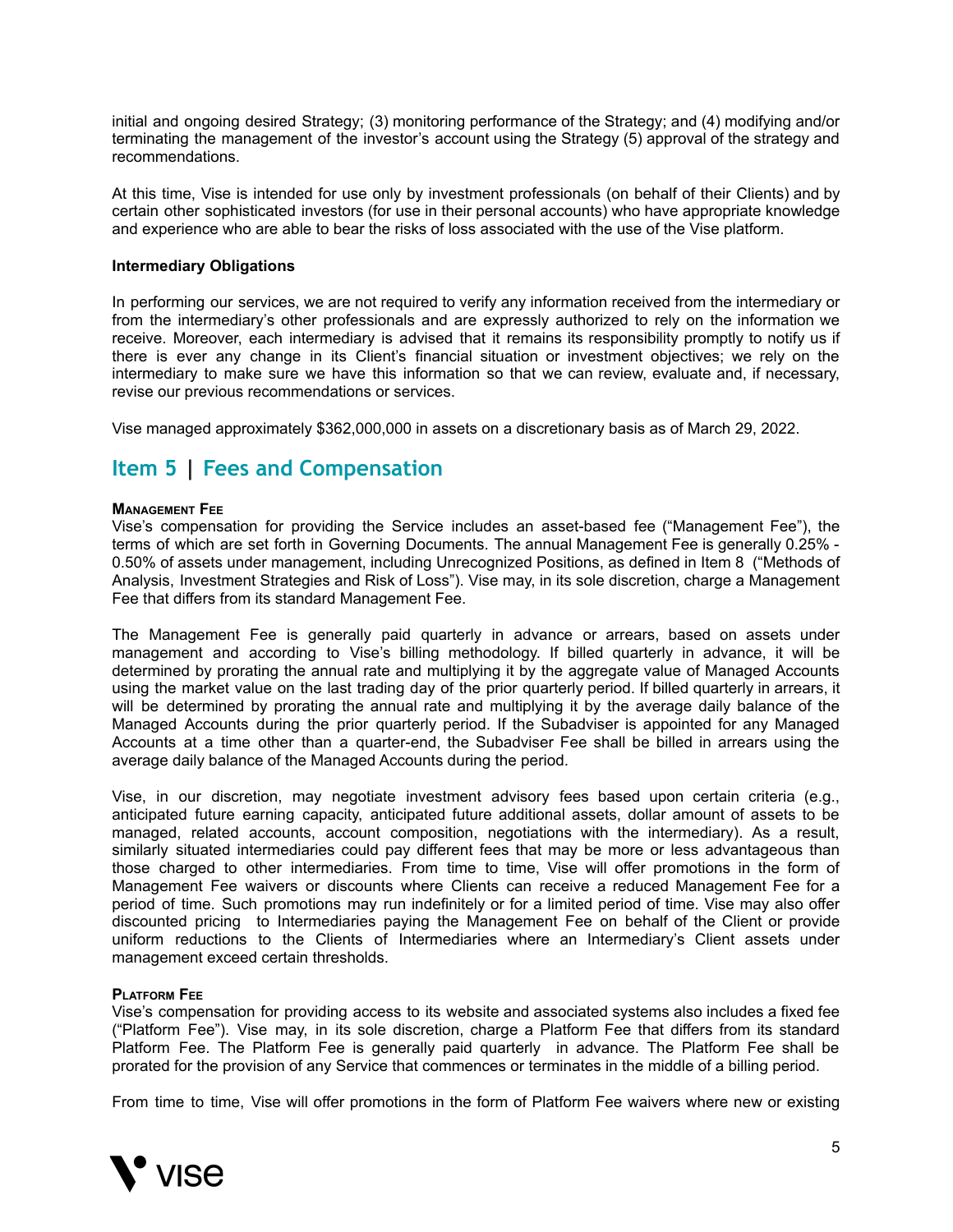Intermediaries can receive a reduced Platform Fee for a period of time. Such promotions may run indefinitely or for a limited period of time. Vise may also offer discounted pricing to Intermediaries paying the Platform Fee where an Intermediary's Client assets under management exceed certain thresholds.

#### **EXPENSE RATIOS**

Vise may include in Client accounts commingled vehicles such as ETFs or mutual funds ("Funds") alongside stocks, as part of a Client's overall account allocation. In addition to management fees, each Client will incur expenses charged by the Funds held in their account, which are separate from Vise's fees. These Fund expenses will reduce the Client's investment performance.

#### **OTHER FEES AND EXPENSES**

Each Client will incur brokerage costs and incur other costs pursuant to the terms of their custodial and brokerage agreements in connection with the Service. In addition, Clients may be charged "transfer out" fees by brokers when transferring their accounts from such brokers. Vise is not involved in any way with the establishment of a broker's fee structure and receives no remuneration from any brokers that may charge the Clients exit or "transfer out" fees. Please see Item 12 ("Brokerage Practices") of this brochure for a further discussion of Vise's brokerage practices.

#### **ACCOUNT TERMINATION**

Vise may terminate a Client's and/or Intermediary's access to the Service if it believes the Client or Intermediary is in breach of the Governing Document or other agreements with the Client or Intermediary. Vise may also terminate a Client's or Intermediary's access to the Service in Vise's sole discretion and without cause. If Vise or a Client terminates access to the Service, Vise will remit a pro-rated refund for the unused portion of the Management Fee and Platform Fee to each Client or Intermediary whose access to the Service is terminated.

## <span id="page-5-0"></span>**Item 6 | Performance-Based Compensation and Side-By-Side Management**

Vise does not charge performance-based advisory fees or receive incentive allocations. Vise's Management Fee is based on a fixed percentage of assets under management (with or without discounts or promotions).

Side-by-side management of separately managed account programs raises potential conflicts of interest where the Management Fee arrangements, which are based on a fixed percentage of assets under management, vary by and for Intermediaries Programs. To help mitigate such potential conflicts of interest, Vise's policies and procedures stress that investment decisions are to be made in accordance with the fiduciary duties owed to each such account and without consideration of Vise's (or its personnel's) pecuniary, investment, or other financial interests.

Vise's investment management platform manages multiple Client accounts across multiple Intermediaries. Investment decisions are made independently across accounts through a systematic and automated portfolio management process. This may result in buying securities in some accounts and selling the same securities in other investment accounts. Vise has implemented procedures to reduce conflicts of interests related to Side-by-Side Management of accounts, such as blocking trades in the execution process.

### <span id="page-5-1"></span>**Item 7 | Types of Customers**

Vise offers the Service to individual Clients through Intermediaries, as described above.

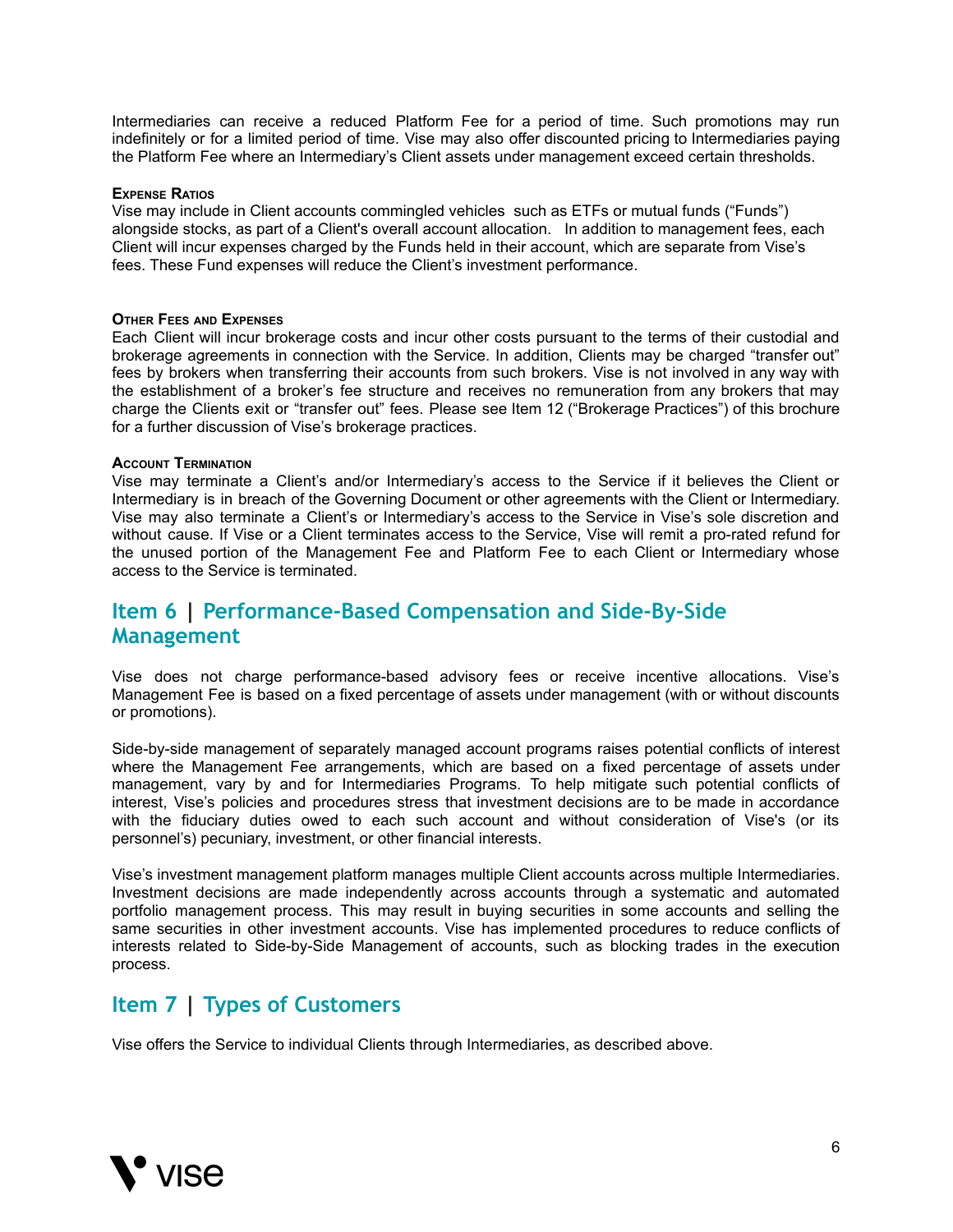## <span id="page-6-0"></span>**Item 8 | Methods of Analysis, Investment Strategies and Risk of Loss**

#### **METHODS OF ANALYSIS AND INVESTMENT METHODS**

Vise utilizes proprietary, automated, computer algorithms to implement the investment models, asset allocation, asset classes, list of eligible securities, and model parameters provided by the Intermediary. Vise uses a factor-based investment methodology, and classifications based on fundamental factors. The methodology takes stock specific metrics from balance sheet, income statement, and other sources and combines them into a score for each security. This score is a proxy for higher or lower expected returns. Portfolios are tilted away from market cap stock weights based on the Clients' preference and risk tolerance for higher/lower expected returns. Given inputs provided by the Intermediary, the Vise platform creates a portfolio that invests in securities based on this methodology.

Using a portfolio risk questionnaire in conjunction with the Client profile that is provided by the Intermediary, Vise builds a customized portfolio using primarily individual exchange-listed securities, with ETFs used to provide access to peripheral asset classes (non-US-traded securities, fixed income, etc.) or to round out sector allocations as required based on the portfolio account balance. As market changes or major changes within individual companies are identified, the portfolio management system updates the portfolios accordingly. The system makes tradeoffs between target allocations/risk profiles, taxes, and trading costs in order to manage accounts for its Clients.

Vise primarily offers investment recommendations on the following types of securities or securities-linked investments: equities, commodities, cryptocurrency, fixed income, and real estate, the exposure of which is obtained through investments and trading in single securities, exchange-traded funds ("ETFs"), exchange-traded notes ("ETNs"), mutual funds, and securities issued by real estate investment trusts ("REITs"). Using these types of securities and vehicles, Vise provides exposure to U.S., developed, and emerging markets.

Vise's selection criteria of asset classes are based on the following: historical performance throughout different economic scenarios, correlation with other asset classes in Vise's investable universe, cost and tax efficiency, and susceptibility to inflation. Asset classes are categorized into four broad categories, each of which can be either domestic or international: equities, fixed income, commodities, crypto assets, cash equivalent assets, and real estate.

Prior to making changes to a Client portfolio, Vise may consider the impact of trade commissions, spreads, and other costs, capital gains exposure, expected standard deviation in the portfolio, harvested losses, exposure to higher returns, or probabilities of reaching a specified target portfolio value. A criterion may also be given a priority based on settings placed by the Intermediary during the process of creating the Client or portfolio profile. Vise will use the discretionary authority provided to submit orders directly to custodians or brokers. After acceptance of the initial trade recommendations, thereafter Vise will assume full investment discretion, and further rebalancing decisions will not be presented to the Intermediary.

#### **INTERVENTION AND OVERSIGHT OF ALGORITHM OUTPUTS**

During the oversight and portfolio review process Vise reserves the right to use its investment discretion to alter or change the algorithm proposed trades. In certain circumstances, Vise may use manual intervention to amend the quantity and/or securities suggested to be traded by the algorithm in order to further manage turnover, tax outcomes, cash level, or specific Intermediary requests. Vise may amend Intermediary initiated trades to further align with the Client's goals, reduce turnover, reduce adverse tax outcomes, and cash target optimization. In certain circumstances, Vise may amend the proposed trades to reduce turnover by limiting the number of buys and/or sells in the rebalance.

Vise monitors accounts for deviation or drift in asset classes, individual securities, cash levels, and/or risk using computer software as well as utilizing human oversight..

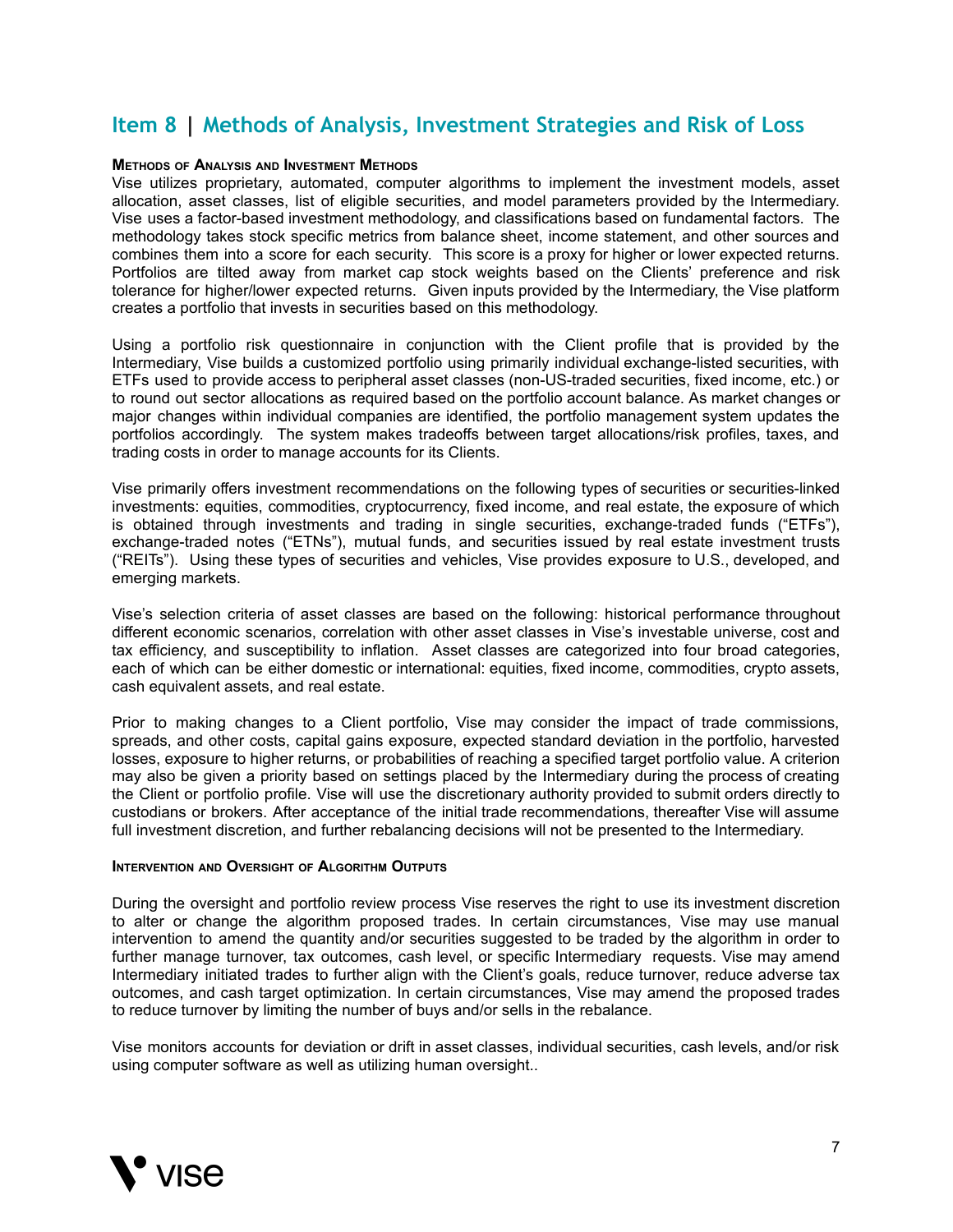#### **UNRECOGNIZED POSITIONS**

Vise may inherit discretion over securities from externally managed portfolios during account initialization that are not part of its investment model and/or are unrecognizable. Within capital gains limits specified by the Intermediary, Vise reserves the right to sell out of these securities in order to transition the Client toward their desired Vise allocation.

#### **POTENTIAL RISK FACTORS - OVERVIEW**

The operating results, financial condition, activities, and prospects of an investment by Vise on behalf of Clients could be materially adversely affected by changes or instability in market, economic, political, technological, regulatory, and social conditions, and by numerous other factors outside the control of Vise.

In addition, Vise's investment strategies and/or investments are likely to be exposed to risks relating to weaknesses in various global economies and risks relating to the economic cycle. Numerous factors affecting the performance of Vise's investment strategies, such as market volatility, interest rates, commodity prices, equity prices, currency prices, credit spreads, and deflationary and inflationary pressures, are affected by the economic cycle and long-term economic trends. Predictions about financial market conditions and economic factors are highly uncertain, and the presence, duration, and impact of any market or economic conditions could have a materially adverse effect on Vise's investment strategies. Premiums that Vise uses to invest such as value, profitability, growth, and value are not guaranteed to be positive on any given time scale and may be exposed to drawdown risk.

Vise may choose not to attempt to, or be unable to, hedge the risk exposures outlined in this Brochure, and there can be no assurance that any hedging attempted by Vise would reduce applicable risks.

In recent years, disruptions in the global financial markets, the scope and severity of which are without precedent in recent financial history, have had materially adverse, and in certain cases catastrophic, consequences for the values, liquidity, and stability of certain types of investments, including the types of investments Vise's Clients may pursue. Similar or dissimilar disruptions may occur in the future, and the duration, severity, and ultimate effect of such disruptions are difficult to forecast. These disruptions may lead to additional regulations or laws, which could have a material adverse effect on Vise and its Clients. In the event of a serious market disruption, Vise may, pursuant to policies and procedures it has established, delay or suspend order submissions in respect of Client accounts. Such trading delays or suspensions may result in increased tracking error, lower returns and/or an inability of Vise to effect portfolio strategies such as tax loss harvesting and rebalances.

The method of analysis and techniques employed by Vise are based on the information and data available to it as well as on its assumptions, assessments, and estimates, all of which are subject to error. As a result, such methods of analysis and techniques may not account for all relevant factors or may not account for any such factors correctly. More generally, there can be no assurance that such models and techniques would be effective. Further, Client portfolios may be exposed to frequent rebalancing based on market conditions, Client needs and other factors not accounted for by Vise. Vise algorithms may not perform as intended for a variety of reasons, including but not limited to incorrect assumptions, changes in the market, and/or changes to data inputs. Periodically Vise may change or modify these algorithms, system code or underlying assumptions, and these changes may have unintended consequences. Vise conducts testing designed to ensure that our algorithms continue to function as intended when new code is introduced and existing code is updated. Although such testing is intended to ensure that code changes do not create unintended consequences, Clients should understand that testing, no matter how comprehensive, cannot guarantee the absence of code-related issues with our algorithms.

Vise does not make any assurance that its recommendations will result in profitable investing or avoidance of loss. Investing in securities involves risk of loss that Clients should understand and be prepared to bear. Vise makes no guarantee or representation that its investment recommendations will be successful. Investment performance can never be predicted or guaranteed, and the value of each Client's account will fluctuate due to market conditions and other factors. Past performance, and performance from back-testing and simulations is no guarantee of future results.

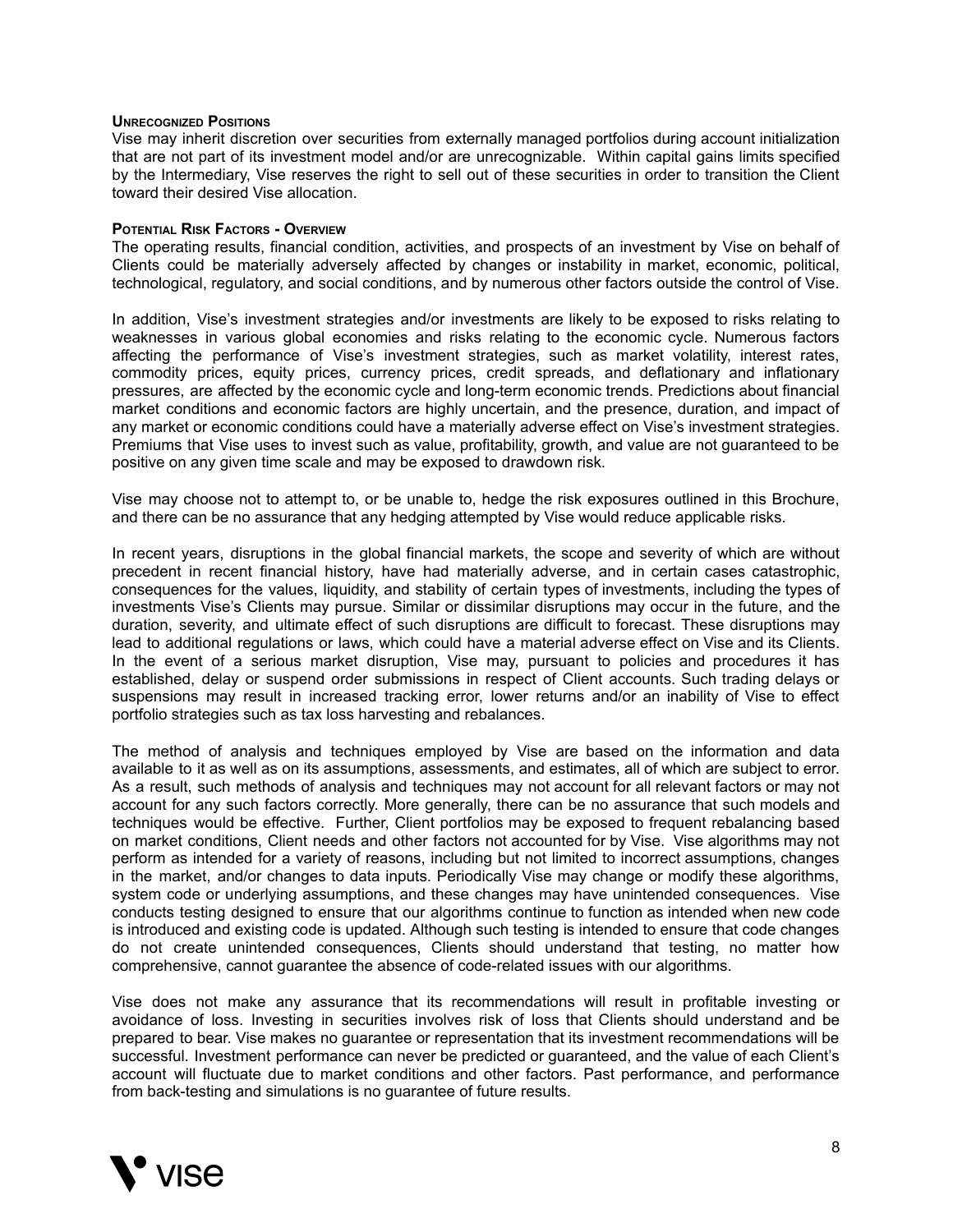#### **RELIANCE ON CLIENT INFORMATION**

The recommendations provided by Vise are not intended to comprise the Client's complete investment program in cases where Vise does not manage the Client's assets held in employer retirement plans, which are subject to ERISA, or other accounts that the Client has not aggregated for Vise's discretionary advisory services.

Vise's recommendations are highly reliant on the accuracy of the information provided to Vise by Intermediaries, Clients and their custodians. If an Intermediary were to provide Vise with inaccurate Client information, this could materially impact the quality and applicability of Vise's recommendations. In addition, Vise's recommendations are limited in scope to the questions Vise asks through Vise's website and the information that Clients provide to Vise. There may be additional information or other financial circumstances not considered by Vise based on the questions asked at the time a Client establishes their investment goals that would inform the investment advice and recommendations provided by Vise. Clients are invited to call their Intermediary to discuss any such additional information or other financial circumstances that a Client believes may be relevant to the advice provided by Vise.

#### **COMMODITY AND SECURITY RISK**

Vise may recommend investments in commodities linked securities (e.g., single securities, commodity-based ETFs and ETNs). Negative changes in a commodity market could have an adverse impact on the value of commodity-linked investments including companies that are susceptible to fluctuations in commodity markets. The value and/or liquidity of commodity-linked investments may be affected by changes in overall market movements, taxation, terrorism, nationalization or expropriation, commodity index volatility, changes in interest rates, or factors affecting a particular industry or commodity, such as, weather (e.g., drought, flooding), livestock disease, embargoes, international trade, tariffs and international economic, political and regulatory developments. The prices of sector commodities (e.g., energy, metals, agriculture and livestock) may fluctuate widely due to factors such as changes in value, supply and demand and governmental regulatory policies.

#### **CREDIT RISK**

Vise cannot control, and Clients are exposed to the risk that financial intermediaries or security issuers may experience adverse economic consequences that may include impaired credit ratings, default, bankruptcy, or insolvency, any of which may affect portfolio values or management. This risk applies to assets on deposit with any broker-dealer, notwithstanding asset segregation and insurance requirements that are beneficial to broker-dealer Clients generally. In addition, exchange trading venues or trade settlement and clearing intermediaries could experience adverse events that may temporarily or permanently limit trading or adversely affect the value of Client securities. Finally, any issuer of securities may experience a credit event that could impair or erase the value of the issuer's securities held by a Client. Certain funds and products may involve higher issuer credit risk because they are not structured as a registered fund.

#### **CURRENCY RISK**

Certain segments of the strategies deployed by Vise may maintain material unhedged exposure, whether intentional or unintentional, to various market movements, and other sources of risk, whether known or unknown. Currency risk is implicit in Vise's exposure to, without limitation, foreign bonds, foreign real estate, and foreign equity investments. Such sources of risk may include changes in current or future levels and/or volatility of interest rates, currency prices, commodity prices, sovereign credit spreads, corporate credit spreads, and equity and other markets, as well as correlations between any such risks. There can be no assurance that an investment of a portfolio managed by Vise would improve the risk/return profile of any Client's overall portfolio or otherwise improve the performance of such portfolio, and such an investment may in fact result in material losses.

#### **DEBT MARKET CONDITIONS**

Vise may recommend investments in fixed-rate securities of varying maturities, including bonds or debentures issued by corporations, government agencies, and government-sponsored entities. In recent years, disruptions in debt markets have affected the price of, as well as Clients' ability to make, certain

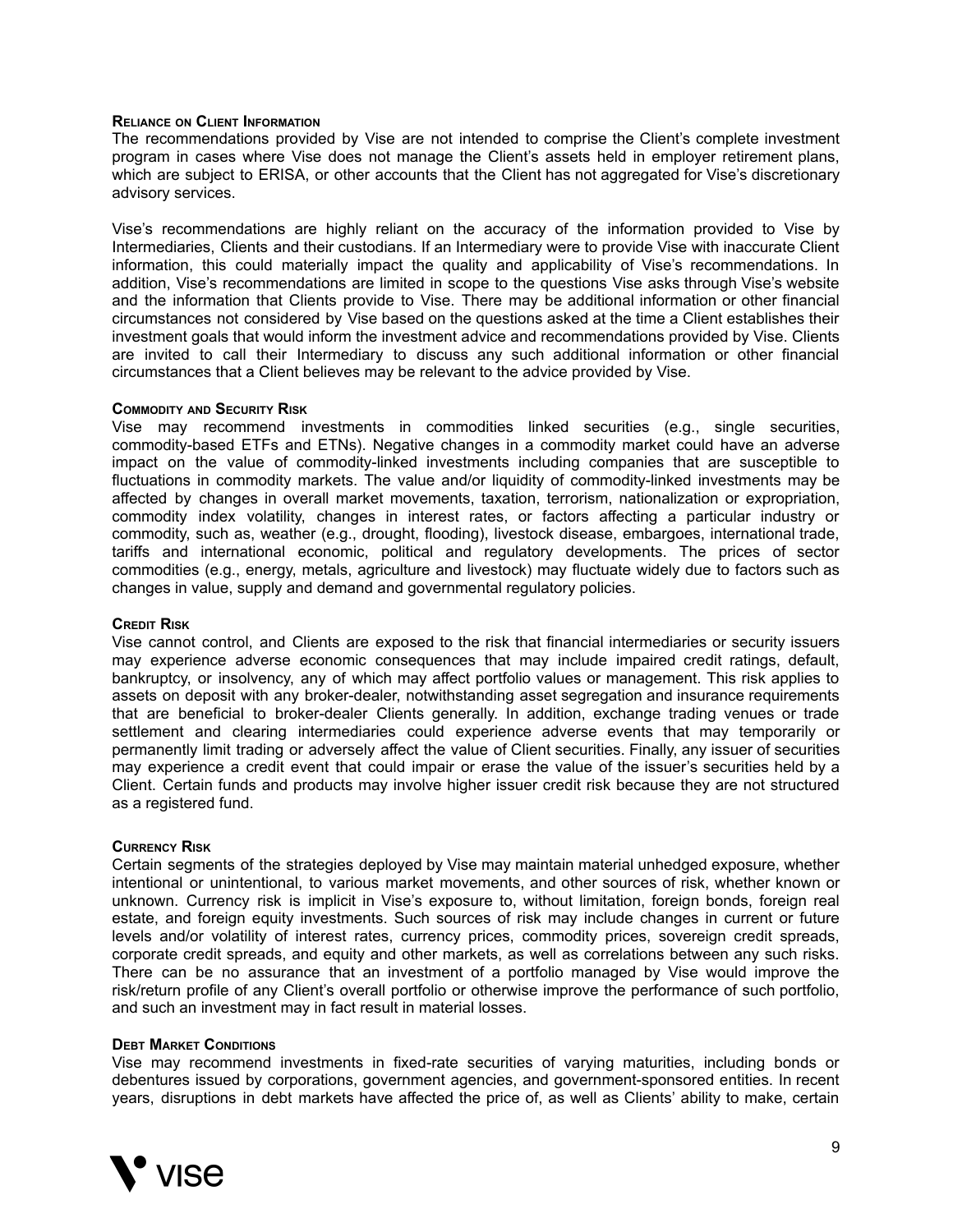types of investments, and there can be no assurance that these disruptions will not reoccur in the future. Any such disruptions may negatively affect a wide range of issuers and may increase the likelihood that such issuers will be unable to make principal and interest payments on, or refinance, outstanding debt when due. Moreover, the risk that such disruptions will affect an issuer's ability to pay its debts and obligations when due is enhanced if such issuer in turn provides credit to third parties or otherwise participates in the credit markets. In the event of a default by an issuer, Clients could lose both capital invested in, and anticipated profits from, any affected investment. The reoccurrence of the events described in this paragraph, or other similar or dissimilar events, could have an adverse impact on the availability of credit to businesses generally and may lead to an overall weakening of the U.S. and other economies around the world. In addition, any disruptions of this kind may affect a Client's ability to procure its own financing arrangements and/or the terms of any such arrangements.

#### **EQUITY SECURITIES RISK**

Vise may recommend investments in equity securities. Equity securities are subject to changes in value and their values may be more volatile than other asset classes. The value of equity securities varies in response to many factors. These factors include, without limitation, factors specific to an issuer and the industry in which the issuer's securities are subject to market risk. Historically, U.S. and non-U.S. stock markets have experienced periods of substantial price volatility and may do so again in the future.

#### **ETF RISKS, NAV AND TRACKING ERROR**

Under some market conditions, ETF share price may differ significantly from the ETF's NAV, exposing investors to price risk when trading in these securities. Investing in an ETF has risks associated with the ETF's investments and may subject the Client to a portion of the ETF's fees and expenses. As a result, the cost of investing in an ETF may exceed the cost of investing directly in the underlying holdings of the ETF. ETFs may be purchased at prices that exceed the net asset value of their underlying investments and may be sold at prices below such net asset value. Trading costs represent an important cost of an ETF to the Client. These costs present themselves in the bid-ask spread by which ETF shares are purchased and sold in the secondary market. The reasons for the spreads include the liquidity of the ETF's underlying investments, volatility and pricing for those investments, and additional fixed costs. A Client may not be able to liquidate ETF holdings at the desired time and price which may impact performance.

#### **LIQUIDITY RISK**

For a certain period of time securities that Vise manages may not be able to be traded quickly enough in the market without impacting the market price, as a result of but not limited to widening bid/ask spreads and/or limited depth as specific prices.

#### **FIXED INCOME SECURITIES RISK**

Vise may recommend investments in fixed income securities. Fixed income securities are subject to interest rate risk. Generally, the value of fixed income instruments will change inversely with changes in interest rates. As interest rates rise, the market value of such instruments tends to decrease. Conversely, as interest rates fall, the market value of such instruments tends to increase. This risk will typically be greater for instruments based on longer-term interest rates than for instruments based on shorter-term interest rates.

#### **EMERGING MARKETS FIXED INCOME SECURITIES RISK**

Vise may recommend investments in emerging market fixed income securities. Evaluating credit risk for non-U.S. fixed income securities involves uncertainty because credit rating agencies throughout the world have different standards, making comparisons across countries difficult. Because investors generally perceive that there are greater risks associated with such emerging market instruments, the yields or prices of such fixed income securities may tend to fluctuate more than those for higher-rated fixed income securities.

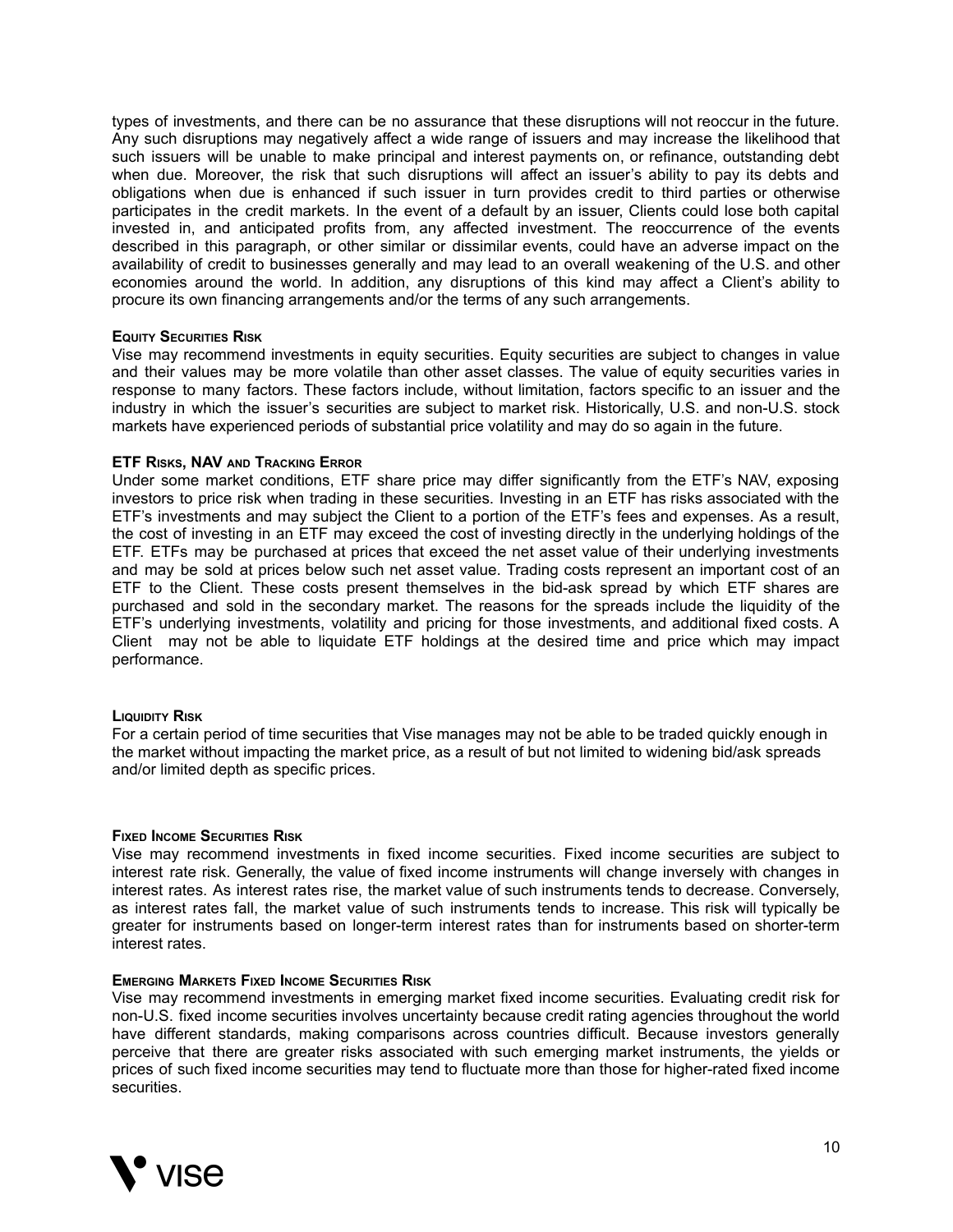#### **MASTER LIMITED PARTNERSHIP RISKS**

Master Limited Partnerships ("MLPs") are limited partnerships or limited liability companies whose interests (limited partnerships or limited liability companies units) are generally traded on securities exchanges like shares of common stock. Investments in MLPs entail different risks, including tax risks, than is the case for other types of investments. Currently, most MLPs operate in the energy, natural resources, or real estate sectors. Investments in such MLP interests are subject to the risks generally applicable to companies in these sectors (including commodity pricing risk, supply and demand risk, depletion risk and exploration risk). Depending on the ownership vehicle, MLP interests are subject to varying tax treatment, which should be discussed with the Intermediary.

Funds that primarily invest in MLPs generally accrue deferred tax liability. The fund's deferred tax liability (if any) is reflected each day in the fund's net asset value. As a result, the fund's total annual operating expenses may be significantly higher than those of funds that do not primarily invest in MLPs. Please see the section "Tax and Legal Considerations" for further information.

#### **RISK RELATED TO MONEY MARKET FUNDS**

Clients may lose money in money market funds. Although money market funds classified as government funds (i.e., money market funds that invest 99.5% of total assets in cash and/or securities backed by the U.S government) and retail funds (i.e., money market funds open to natural person investors only) seek to preserve value at \$1.00 per share, they cannot guarantee they will do so. The price of other money market funds will fluctuate and when you sell shares they may be worth more or less than originally paid. Money market funds may impose a fee upon sale or temporarily suspend sales if liquidity falls below required minimums. During suspensions, shares would not be available for purchases, withdrawals, check writing or ATM debits.

#### **INCOME RISK**

A portfolio's income may decline when interest rates decrease. During periods of falling interest rates an issuer may be able to repay principal prior to the security's maturity ("prepayment"), causing the portfolio to have to reinvest in securities with a lower yield, resulting in a decline in the portfolio's income.

#### **INTEREST RATE RISK**

Vise's investments on behalf of Clients and methods may be subject to interest rate risk in connection with its investments in debt securities. Generally, the value of debt securities will change inversely with changes in interest rates. As interest rates rise, the market value of debt securities tends to decrease. Conversely, as interest rates fall, the market value of debt securities tends to increase. This risk will be greater for long-term securities than for short-term securities. Interest rate risks may include the directional movement in interest rates, correlation of rates, volatilities of interest rates.

#### **INTERNATIONAL INVESTMENTS; INCLUDING EMERGING MARKETS RISK**

Vise may recommend investments in issuers domiciled or operating outside the U.S., including in certain developing or emerging markets. International investing and trading involve special risks not typically associated with trading in investments relating to markets and/or issuers solely in the U.S. Depending on the particular countries and investments involved and on the nature of the particular transactions executed outside of the U.S., these special risks may include changes in exchange rates and exchange control regulations; downgrades in sovereign credit ratings; devaluations or non-convertibility of non-U.S. currencies; failures or disruptions in central banks, banking systems, markets, or financial exchanges; changes in monetary policies, interest rates, or interest-rate policies; political, social, and economic instability; adverse diplomatic developments; investment and repatriation restrictions; the nationalization and/or expropriation of assets; government intervention in the private sector; default by public and private issuers on their financial obligations (and limited recourse in connection with such defaults); the imposition of non-U.S. taxes; discrimination against foreign investors; and less liquid markets, less information, higher transaction costs, less information regarding legal and regulatory risks, less uniform accounting and auditing standards, greater price volatility, less reliable clearance and settlement procedures, and/or less government supervision of exchanges, brokers, market intermediaries, issuers, and other markets and market participants than is generally the case in the U.S.

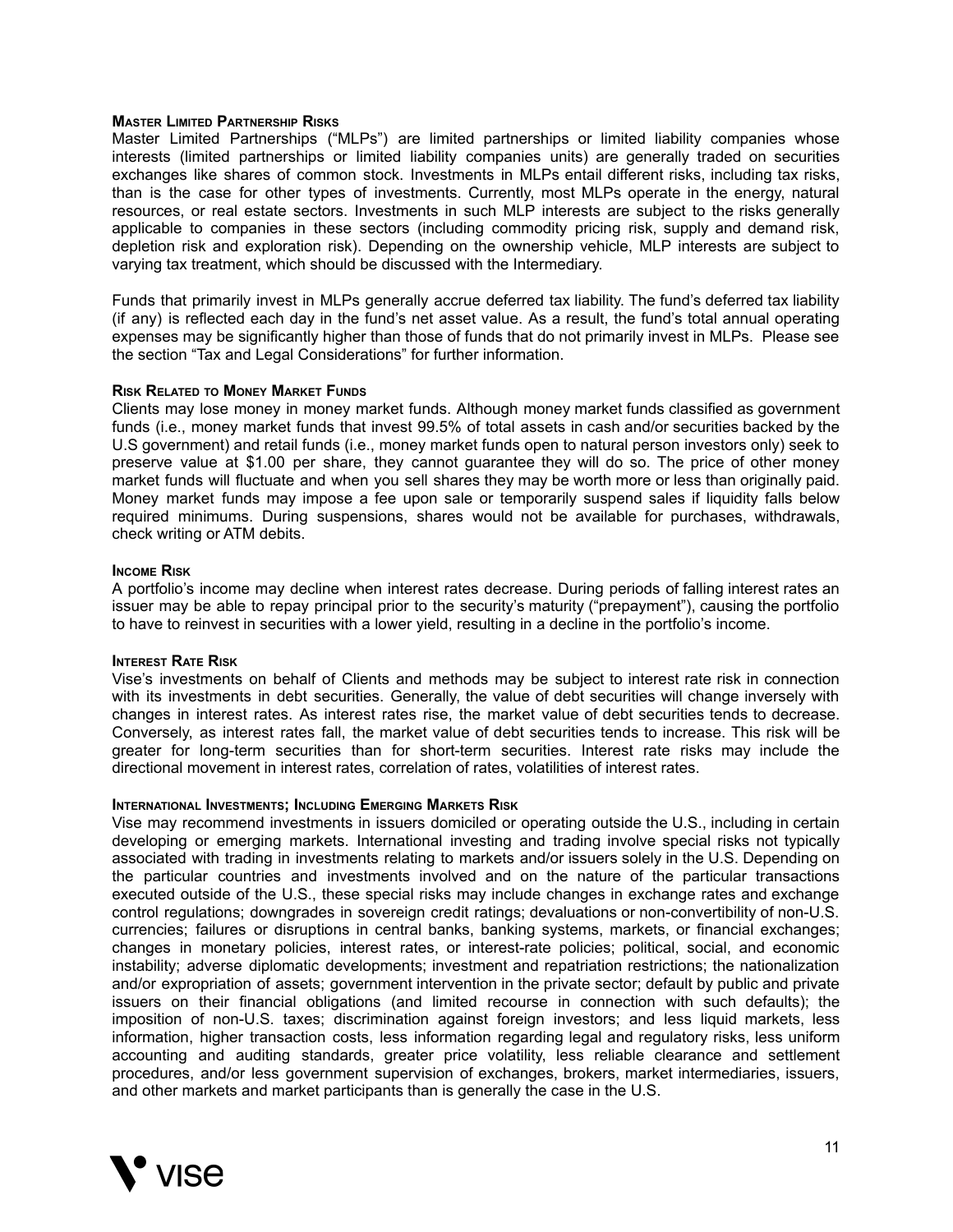Further, individual non-U.S. economies may differ favorably or unfavorably from the U.S. economy in various respects, such as pace of economic growth, rate of inflation, amount of capital reinvestment, degree of resource self- sufficiency, and balance of payments position. For example, inflation and rapid fluctuations in inflation rates have had and may continue to have very negative effects on the economies and securities markets (both public and private) of certain countries in which Vise may invest and may therefore have a material adverse effect on Vise's investment methods.

The foregoing risks are likely to be more pronounced in connection with investments in countries with developing or emerging markets.

#### **LIMITED DIVERSIFICATION; CORRELATION**

Portfolios managed by Vise may be concentrated in particular countries, industries, exchanges, strategies, types of investments, issuers, companies, or other shared characteristics. Any such concentration would magnify risks associated with the investments held in such portfolios, including the risk of significant losses. In general, less diversification will tend to expose the applicable Client to greater volatility and/or risk than would be the case with a more broadly diversified portfolio. Even if a particular Client's portfolio were diversified, however, there can be no assurance that such diversification would reduce volatility or risk.

Portfolios managed by Vise may achieve returns that are not correlated with various market indices or the returns of other investment vehicles. Further, it is anticipated that certain investments made by Vise will experience returns that individually or in the aggregate are correlated (possibly highly) with various market indices or other strategies, including various equity, debt, or other markets around the world.

Moreover, certain of the strategies deployed by Vise may maintain unhedged exposure, whether intentional or unintentional, to various market movements, style factors, and other sources of risk, whether known or unknown, while other strategies deployed on behalf of a Client may have such unhedged exposures from time to time. Such sources of risk may include changes in current or future levels and/or volatility of interest rates, currency prices, commodity prices, sovereign credit spreads, corporate credit spreads, and equity and other markets, as well as correlations between any such risks. There can be no assurance that an investment of a portfolio managed by Vise would improve the risk/return profile of any Client's overall portfolio or otherwise improve the performance of such portfolio, and such an investment may in fact result in material losses.

#### **MARKET RISK**

Vise's investments on behalf of Clients and methods will be subject to market risk. Market risk is the risk that one or more markets in which the portfolio invests will go down in value, including the possibility that the markets will go down sharply and unpredictably. The value of a security or other asset may decline due to changes in general market conditions, economic trends or events that are not specifically related to the issuer of the security or other asset, or factors that affect a particular issuer or issuers, exchange, country, group of countries, region, market, industry, group of industries, sector or asset class. Local, regional or global events such as war, acts of terrorism, the spread of infectious illness or other public health issue, recessions, or other events could have a significant impact on the portfolio and its investments. Selection risk is the risk that the securities selected will underperform the markets, the relevant indices or the securities selected by other investment managers for other portfolios with similar investment objectives and investment strategies. This means the portfolio may lose money.

#### **REAL ESTATE SECURITIES RISK**

Vise may recommend investments in REITs and other real estate related securities or indices that are subject to risks incidental to the ownership and operation of real estate generally. Some of the risks associated with investments in real estate and/or related derivatives are declines in the value of real estate, risks related to general and local economic conditions, dependency on management skill, heavy cash flow dependency, possible lack of availability of mortgage funds, overbuilding, extended vacancies of properties, increased taxes and operating expenses, changes in zoning laws, losses due to costs resulting from the clean-up of environmental problems, liability to third parties for damages resulting from environmental problems, casualty or condemnation losses, limitations on rents, changes in neighborhood

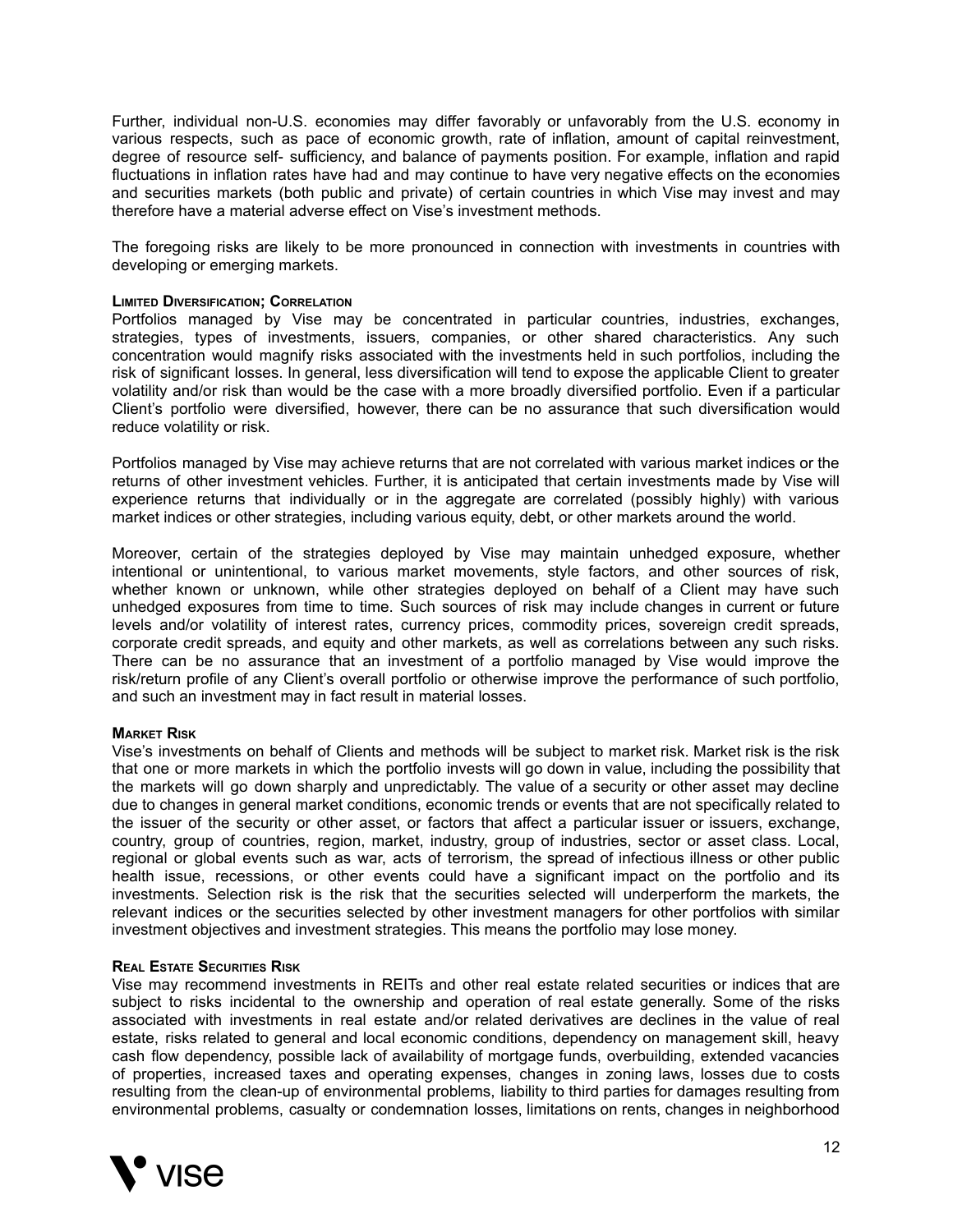values and the appeal of properties to tenants and changes in interest rates.

#### **TECHNOLOGY AND INFORMATION SECURITY RISK**

Vise is dependent on the effectiveness of the information and cybersecurity policies, procedures and capabilities it maintains to protect the confidentiality, integrity, and availability of its computer and telecommunications systems and the data that resides on or is transmitted through them. An externally caused information security incident, such as a cyber-attack including a phishing scam, malware, or denial-of-service attack, or an internally caused incident, such as failure to control access to sensitive systems, could materially interrupt business operations or cause disclosure or modification of sensitive or confidential Client or competitive information. Moreover, Vise's increased use of mobile and cloud technologies could heighten these and other operational risks, as certain aspects of the security of such technologies may be complex, unpredictable or beyond Vise's control. Vise's growing exposure to the public Internet, as well as any reliance on mobile or cloud technology or any failure by third-party service providers to adequately safeguard their systems and prevent cyber-attacks, could disrupt Vise's operations, and result in misappropriation, corruption or loss of personal, confidential or proprietary information. In addition, there is a risk that encryption and other protective measures may be circumvented, particularly to the extent that new computing technologies increase the speed and computing power available. Moreover, due to the complexity and interconnectedness of Vise's systems, the process of upgrading existing capabilities, developing new functionalities, and expanding coverage into new markets and geographies, including to address Client or regulatory requirements, may expose Vise to additional cyber- and information- security risks or system disruptions, for Vise, as well as for intermediaries who rely upon, or have exposure to, Vise's systems. Although Vise has implemented policies and controls, and takes protective measures, to strengthen its computer systems, processes, software, technology assets and networks to prevent and address potential data breaches, inadvertent disclosures, cyber-attacks and cyber-related fraud, there can be no assurance that any of these measures prove effective.

In addition, due to Vise's interconnectivity with third-party vendors, Intermediaries, advisers, central agents, custodians and other financial institutions, Vise may be adversely affected if any of them are subject to a successful cyber-attack or other information security event, including those arising due to the use of mobile technology or a third-party cloud environment. Vise also routinely transmits and receives personal, confidential, or proprietary information by email and other electronic means. Vise collaborates with intermediaries, vendors and other third parties to develop secure transmission capabilities and protect against cyber-attacks. However, Vise cannot ensure that it or such third parties have all appropriate controls in place to protect the confidentiality of such information.

Any information security incident or cyber-attack against Vise or third parties with whom it is connected, or issuers of securities or instruments in which the Client portfolios invests, including any interception, mishandling or misuse of personal, confidential or proprietary information, have the ability to cause disruptions and impact business operations, potentially resulting in financial losses, the inability to transact business, violations of applicable privacy and other laws, loss of competitive position, regulatory fines and/or sanctions, breach of Client contracts, reputational harm or legal liability. Furthermore, many jurisdictions in which Vise operates have laws and regulations relating to data privacy, cybersecurity, and protection of personal information, including the General Data Protection Regulation, which expands data protection rules for individuals within the European Union and for personal data exported outside the European Union. Any determination of a failure to comply with any such laws or regulations could result in fines and/or sanctions against Vise.

#### **OPERATIONAL RISK AND OPERATING EVENTS**

A portfolio may suffer a loss arising from shortcomings or failures in internal processes, people, or systems, or from external events. Operational risk can arise from many factors ranging from routine processing errors to potentially costly incidents related to, for example, major systems failures.

Trade errors and other operational errors ("Operating Events") occasionally occur in connection with Vise's management of Client accounts ("Portfolios"). The Vise Trade Error Policy is designed to address the identification and correction of Operating Events, consistent with applicable standards of care and

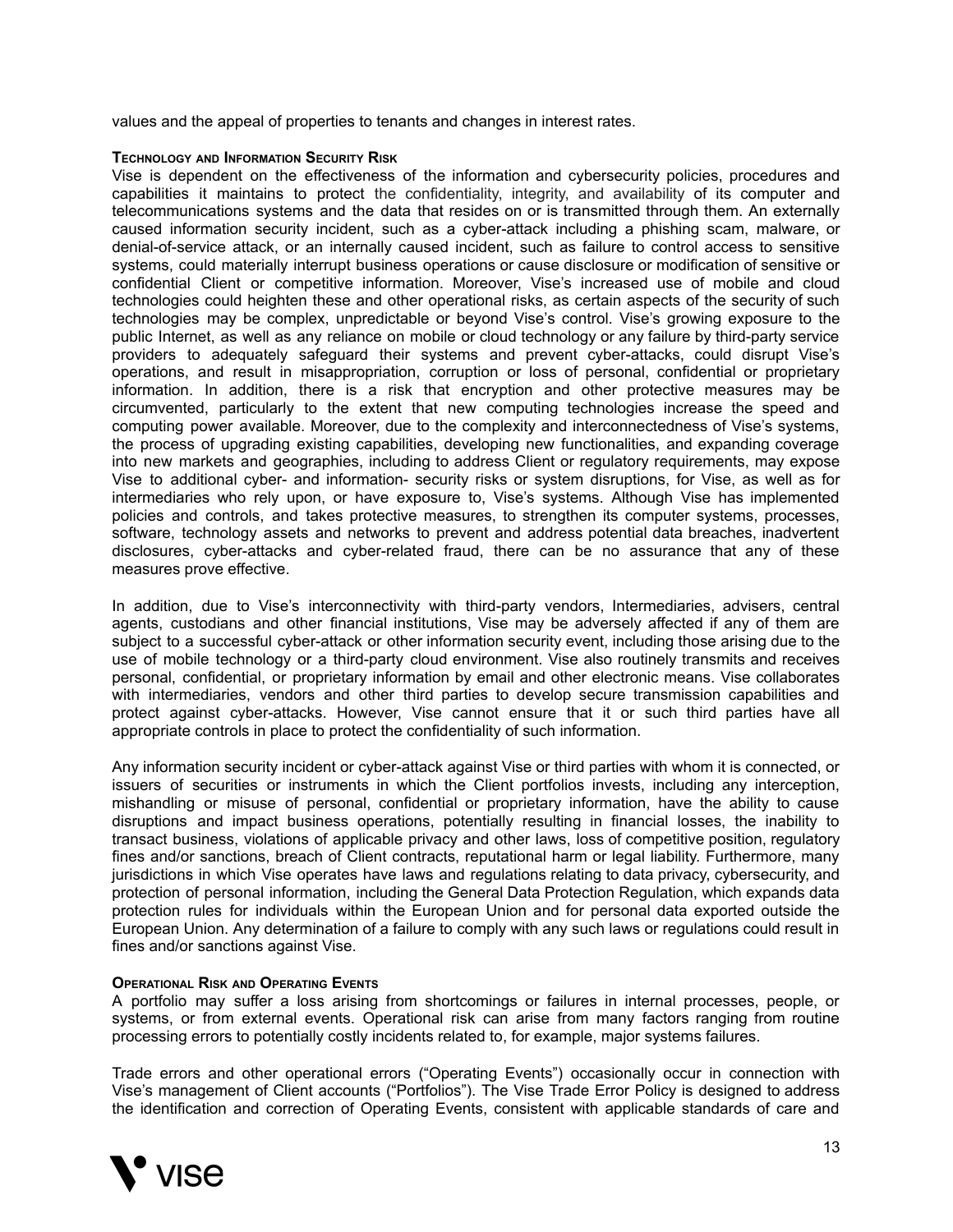Client documentation. An Operating Event generally is compensable by Vise to a Client when it is an error (whether an action or inaction) in which Vise has, in Vise's reasonable view, deviated materially from the applicable investment guidelines or the applicable standard of care in managing a Portfolio, subject to the considerations set forth below.

Operating Events may include but are not limited to: (i) the placement of orders in excess (or less) of the amount of securities intended to trade for a portfolio; (ii) the purchase (or sale) of a security when it should have been sold (or purchased); (iii) the purchase or sale of a security not intended for the Portfolio; and (iv) the purchase or sale of a security contrary to applicable investment guidelines or restrictions.

Vise makes its determinations regarding Operating Events pursuant to its policies on a case-by-case basis, in its discretion, based on factors it considers reasonable, including regulatory requirements, contractual obligations, and business practices. Not all Operating Events will be considered compensable mistakes. Relevant factors Vise considers when evaluating whether an Operating Event is compensable include, among others, the nature of the service being provided at the time of the event, specific applicable contractual and legal requirements, and standards of care, whether an applicable investment objective or guideline was contravened, the nature of the Client's investment program, and the nature of the relevant circumstances.

Operating Events may result in gains or losses or could have no financial impact. Operating Events involving erroneous transactions made by the Intermediarygenerally are corrected in accordance with the procedures established by the particular Intermediary and/or custodian. Contact the Intermediary, or custodian for information on how Operating Events are corrected in such programs.

When Vise determines that reimbursement is appropriate, the Client will be compensated as determined in good faith by Vise. Vise will determine the amount to be reimbursed, if any, based on what it considers reasonable guidelines regarding these matters in light of all of the facts and circumstances related to the Operating Event. In general, compensation is expected to be limited to direct and actual losses, which may be calculated relative to comparable conforming investments, market factors and benchmarks and with reference to related transactions and/or other factors Vise considers relevant. Compensation will not include any amounts or measures that Vise determines are indirect, consequential, speculative, or uncertain.

#### **RELIANCE ON DATA**

Vise's methods are highly reliant on data from third-party and other external sources. Vise will use its discretion to determine what data to gather with respect to any strategy or method, which may have an impact on trading decisions. In addition, due to the automated nature of such data gathering and the fact that much of this data comes from third-party sources, not all desired and/or relevant data will be available to, or processed by, Vise at all times. There is no guarantee that any specific data or type of data will be utilized in generating or making trading decisions on behalf of the Clients, nor is there any guarantee that the data utilized in making investment and trading decisions on behalf of Clients will be (i) the most accurate data available or (ii) free of errors.

Vise does not possess data for all securities in the investable universe. When initially rebalancing the portfolio of a new Client, Vise will recommend selling one or more Client securities holding because they are not recognized by the Vise systems. Similarly, when forming a trade recommendation, Vise's systems will ignore potential opportunities and benefits of holding securities that are not recognized by Vise's systems.

#### **RELIANCE ON TECHNOLOGY; BACK-UP MEASURES**

Vise's investment activities and investment strategies are dependent upon various computer and telecommunications technologies, many of which are provided by or are dependent upon third parties such as data feed, data center, telecommunications, or utility providers. The successful deployment, implementation, and/or operation of such activities and strategies, and various other critical activities of Vise on behalf of its Clients, could be severely compromised by system or component failure, telecommunications failure, power loss, a software-related "system crash," unauthorized system access

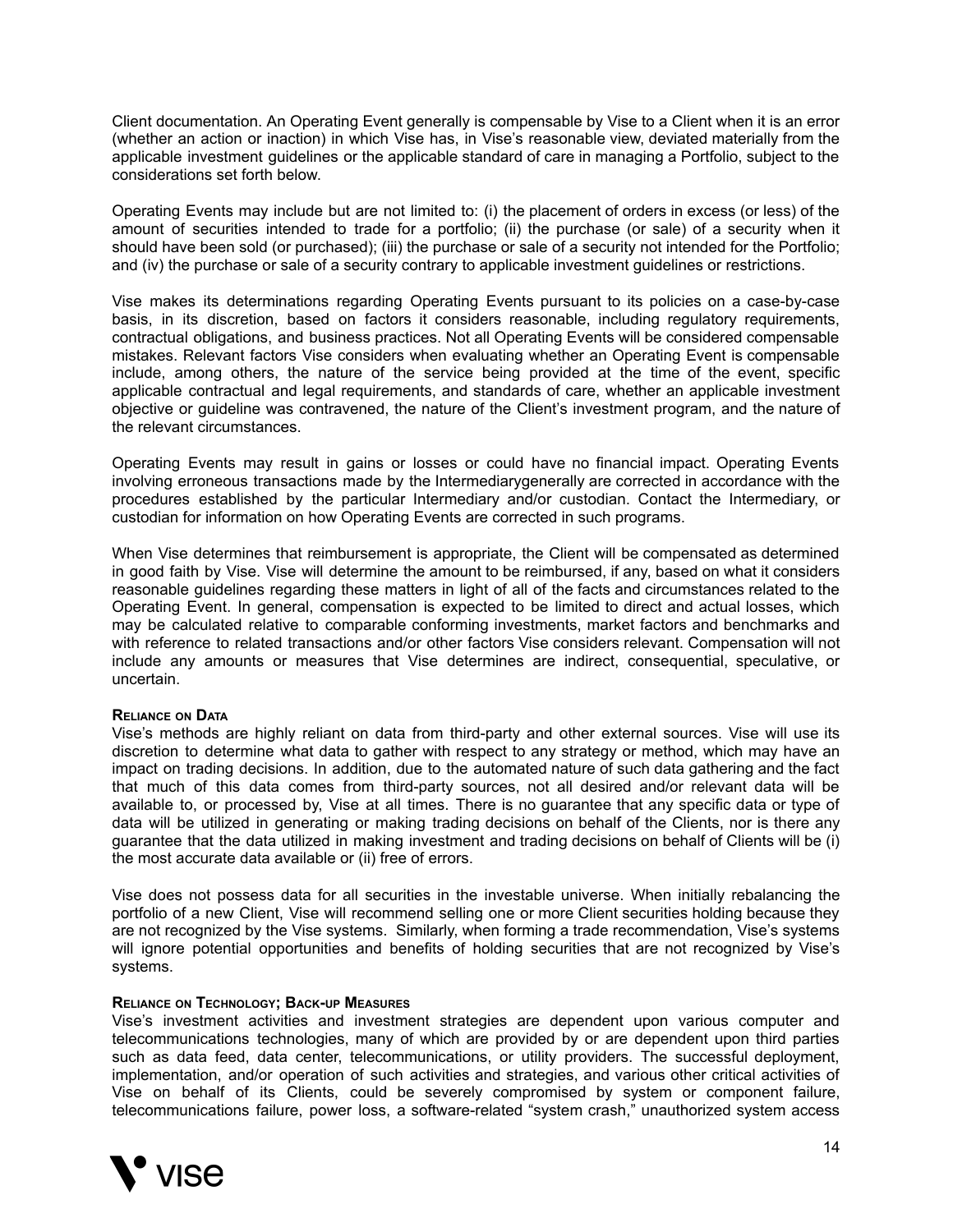or use (such as "hacking"), computer viruses and similar programs, fire or water damage, human errors in using or accessing relevant systems, or various other events or circumstances. Such events or circumstances may affect Vise directly and/or may affect one or more third parties that provide services to Vise and/or its Clients.

It is not possible to provide comprehensive and unfailing protection against all such events, and no assurance can be given about the ability of applicable third parties to continue providing their services. Any event that interrupts such computer and/or telecommunications systems or operations could have a material adverse effect on Vise's Clients, including by preventing Vise from trading, modifying, liquidating, and/or monitoring its Clients' investments. Moreover, any unauthorized access to the information systems of Vise or certain third parties could result in the loss, disclosure, or improper use of information relating to investments and/or personally identifiable information of Vise's Clients; any such loss, disclosure, or use could have a material adverse effect on such Clients.

Vise maintains back-up electronic books and records at a third party disaster recovery site, which is a fully operational data center facility. In the case of events that interrupt Vise's computer and/or telecommunications systems or operations, Vise hopes to resume trading, modifying, liquidating, and/or monitoring its Clients' investments relatively promptly, subject to any circumstances that are outside the control of Vise.

#### **BUSINESS DISRUPTIONS**

In the case of severe business disruptions (e.g., regional power outage or loss of personnel), Vise may not resume such activities for one or more business days because (among other things) such resumption is dependent on other critical business constituents, such as brokers and exchanges, and on the nature of the disruption. Although the foregoing reflects Vise's objectives, designs, and/or plans, no assurance can be given that these objectives, designs, and/or plans will be realized, or that Vise would be able to resume operations following a business disruption. Although the foregoing reflects Vise's objectives, designs, and/or plans, no assurance can be given that these objectives, designs, and/or plans will be realized, or that, Vise would be able to resume operations following a business disruption, and any such disruption could have a material adverse effect on Vise's Clients.

#### **REGULATORY CHANGE RISK**

It is possible that changes in applicable laws and regulations may affect Vise's operations. In addition, several substantial regulatory changes are pending or in the process of changing in certain markets. However, the consequences of additional regulation on the liquidity and the functioning of the markets in which Vise trades cannot be predicted and may materially diminish the profitability of Client investments.

#### **TAX AND LEGAL CONSIDERATIONS**

Vise's methods for achieving tax efficient portfolio management are only one of many methods that may comprise an individual's tax management plan. Clients should obtain tax advice, which advice is outside the scope of the services Vise provides and may be necessary to minimize the impact of tax liabilities a Client could incur. The tax-efficient investment strategies that Vise recommends or implements do not comprise a comprehensive tax management plan, are not intended to be tax advice, and Vise does not represent that any tax consequences will be obtained. Clients should consult with their personal tax advisors regarding the tax consequences of investing.

Neither Vise nor any of our affiliates provides tax or legal advice and, therefore, are not responsible for developing, implementing, or evaluating any tax strategies that may be employed by the Client. The Client should develop any such strategies or address any legal or tax-related issues with a qualified legal or tax adviser.

Investment in MLPs entails different risks, including tax risks, than is the case for other types of investments. Investors in MLPs hold "units" of the MLP (as opposed to a share of corporate stock) and are technically partners in the MLP. Holders of MLP units are also exposed to the risk that they will be required to repay amounts to the MLP that are wrongfully distributed to them. Almost all MLPs have

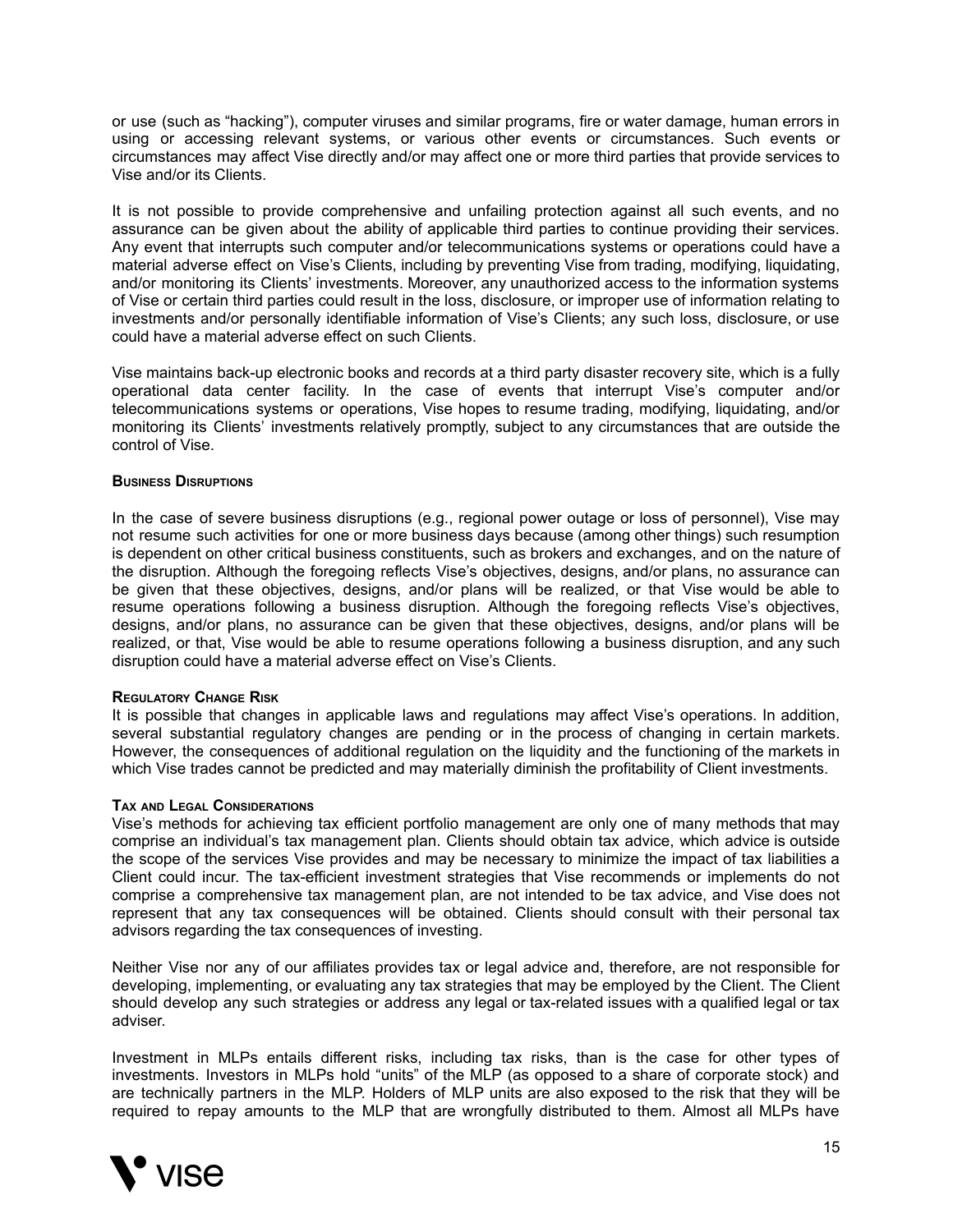chosen to qualify for partnership tax treatment. Partnerships do not pay U.S. federal income tax at the partnership level. Rather, each partner of a partnership, in computing its U.S. federal income tax liability, must include its allocable share of the partnership's income, gains, losses, deductions, expenses and credits. A change in current tax law, or a change in the business of a given MLP, could result in an MLP being treated as a corporation for U.S. federal income tax purposes, which would result in such MLP being required to pay U.S. federal income tax on its taxable income. The classification of an MLP as a corporation for U.S. federal income tax purposes would have the effect of reducing the amount of cash available for distribution by the MLP and could cause any such distributions received by an investor to be taxed as dividend income.

Tax laws impacting MLPs may change, and this could impact any tax benefits that may be available through investment in an MLP portfolio.

In the event that Vise does not have the cost-basis information for security holding in a Client portfolio, Vise's systems may sell the security, resulting in a material tax gain for the Client account. In addition, Intermediaries have the discretion to initiate tax loss harvesting trades that result in significant capital gains or losses to Clients.

#### **TAX MANAGEMENT RISK**

Intermediaries who activate our tax Management service are alerted to the following risks:

Clients should confer with their personal tax advisor regarding the tax consequences of investing with Vise and engaging in the tax-loss harvesting strategy, based on their particular circumstances. Clients and their personal tax advisors are responsible for how the transactions in the Client's account are reported to the Internal Revenue Service ("IRS") or any other taxing authority. Vise assumes no responsibility to the Client for the tax consequences of any transaction, including any capital gains, disallowed losses, and/or wash sales that may result from the tax-loss harvesting strategy.

Vise's tax-loss harvesting strategy is not intended as tax advice, and Vise does not represent in any manner that the tax consequences described will be obtained or that Vise' investment strategy will result in any particular tax consequence. The tax consequences of this strategy and other Vise strategies are complex and may be subject to challenge by the IRS. This strategy was not developed to be used by, and it cannot be used by, any investor to avoid penalties or interest.

When Vise replaces investments with "similar" investments as part of the tax-loss harvesting strategy, it is a reference to investments that are expected, but are not guaranteed, to perform similarly and that might lower a Client's tax bill while maintaining a similar expected risk and return on the Client's portfolio. Expected returns and risk characteristics are no guarantee of actual performance.

An intermediary must notify Vise of specific stocks in which the Client is prohibited from investing. If a Client instructs Vise not to purchase certain stocks, Vise will select an alternate stock to purchase on the Client's behalf or if Vise deems no other stock as appropriate, not invest in an alternate stock. The Intermediary shall notify Vise immediately if they consider any investments recommended or made for the Client Account to violate such restrictions.

The performance of the new securities purchased through the tax-loss harvesting service may be better or worse than the performance of the securities that are sold for tax-loss harvesting purposes.

The effectiveness of the tax-loss harvesting strategy to reduce the tax liability of the Client will depend on the Client's entire tax and investment profile, including purchases and dispositions in a Client's (or Client's spouse's) accounts outside of Vise and type of investments (e.g., taxable or nontaxable) or holding period (e.g., short-term or long-term). Intermediaries who customize our recommended portfolios may also influence the effectiveness of the tax-loss harvesting strategy for their Clients. For example, intermediaries who allocate significant portions of their portfolio to ETFs that are not currently supported

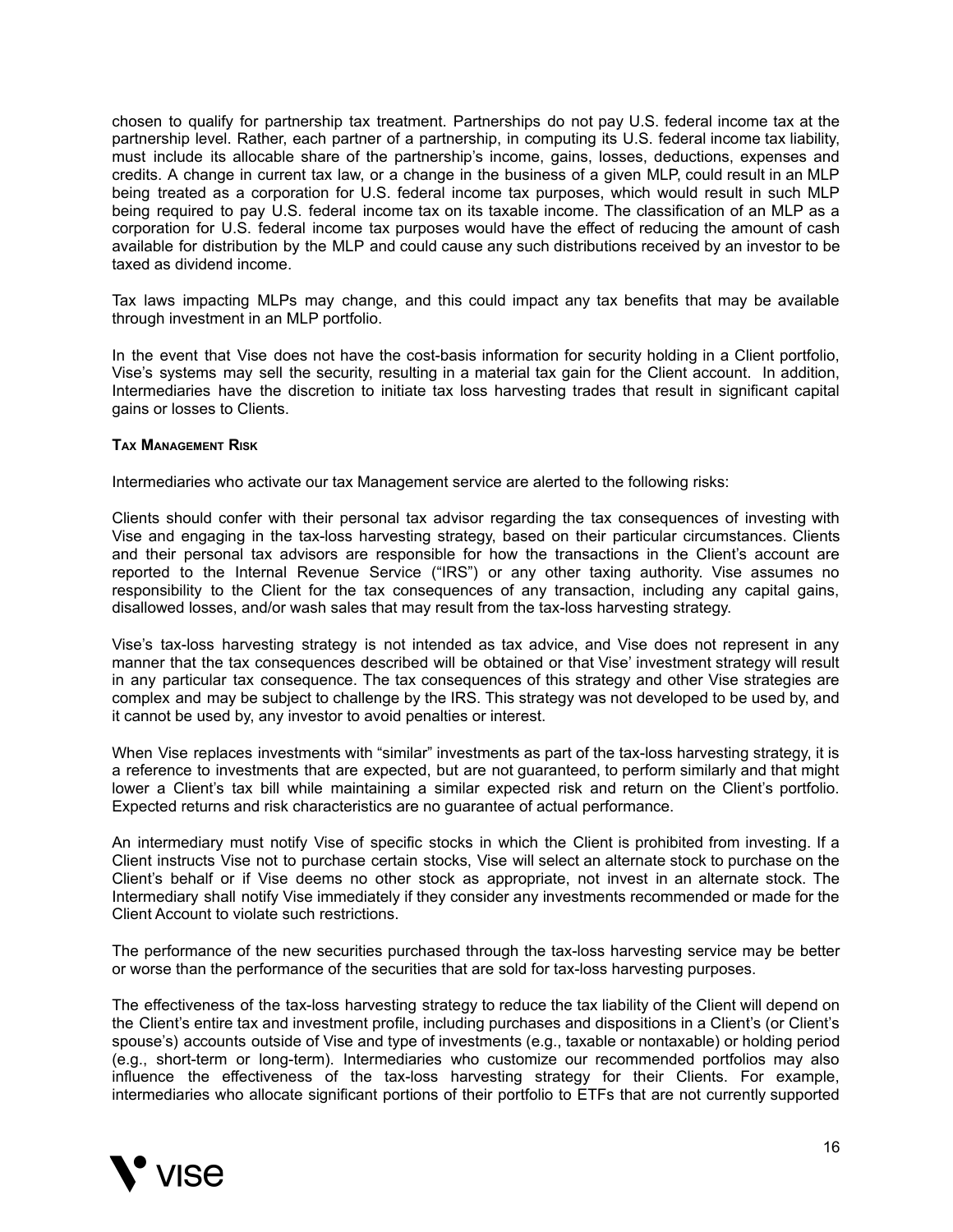for tax-loss harvesting may decrease the effectiveness of this service by reducing the number and/or amount of ETFs from which to harvest losses. The utilization of losses harvested through the strategy will depend upon the recognition of capital gains in the same or a future tax period, and in addition may be subject to limitations under applicable tax laws, e.g., if there are insufficient realized gains in the tax period, the use of harvested losses may be limited to a \$3,000 deduction against ordinary income and distributions. Losses harvested through the strategy that are not utilized in the tax period when recognized (e.g., because of insufficient capital gains and/or significant capital loss carryforwards), generally may be carried forward to offset future capital gains, if any.

Be aware that if the Client and/or the Client's spouse have other taxable or non-taxable investment accounts, and the Client holds in those accounts any of the securities (including options contracts) held in the Client's account at Vise, the Intermediary cannot trade any of those securities 30 days before or after Vise trades those same securities as part of the tax-loss harvesting strategy to avoid possible wash sales and, as a result, a nullification of any tax benefits of the strategy. For more information on the wash sale rule, please read IRS Publication 550.

Vise' tax-loss harvesting service is designed to avoid creating "wash sales" in Clients' accounts with Vise. Clients and intermediaries, however, are responsible for monitoring their accounts outside of Vise to ensure that transactions in the same security or a substantially similar security do not create a wash sale. A wash sale occurs when a taxpayer sells a security at a loss and then purchases the same security or a substantially similar security over a period of 61 days: the day of the sale, the 30 days before the sale, and the 30 days after the sale. If a wash sale occurs, the IRS may disallow or defer the loss for current tax reporting purposes. Wash sales can occur even if the securities are sold and then bought in different accounts. Therefore, Vise may lack visibility to certain wash sales, should they occur as a result of transactions in external or unlinked accounts. Under those circumstances, Vise may not be able to provide notice of such wash sale in advance of the Client's receipt of the IRS Form 1099.

Except as set forth below, Vise will monitor only a Client's accounts at Vise to determine if there are unrealized losses for purposes of determining whether to harvest such losses. Transactions outside of accounts at Vise may affect whether a loss is successfully harvested and, if so, whether that loss is usable by the Client in the most efficient manner.

Under certain limited circumstances, there is a chance that Vise trading attributed to tax-loss harvesting may create capital gains and/or wash sales. In addition, tax-loss harvesting strategies may produce losses which may not be offset by sufficient gains in the account.

Not all the losses may be used to offset gains in the year they were recognized due to wash sales. Thus, wash sales can diminish the effectiveness of tax-loss harvesting by deferring to a future year a tax loss that could have been used to offset income or capital gains in the current year.

#### **VOLATILITY RISK; VOLATILITY OF INVESTMENT RETURNS**

The performance of investment strategies Vise deploys on behalf of its Clients may be volatile (both in absolute terms and relative to realized returns), potentially resulting in increased risks, including the risk of losses. Such strategies may have volatility, a greater chance of losses or negative returns, lower average returns, correlation with certain macroeconomic risk factors, asset class concentrations, and/or other significant risks, whether in absolute terms, relative to expected returns, or relative to certain other strategies that are deployed by Vise on behalf of other Clients.

### <span id="page-16-0"></span>**Item 9 | Disciplinary Information**

There are no adverse disciplinary events affecting Vise that would be deemed material to a Client's decision to use Vise's investment advisory services.

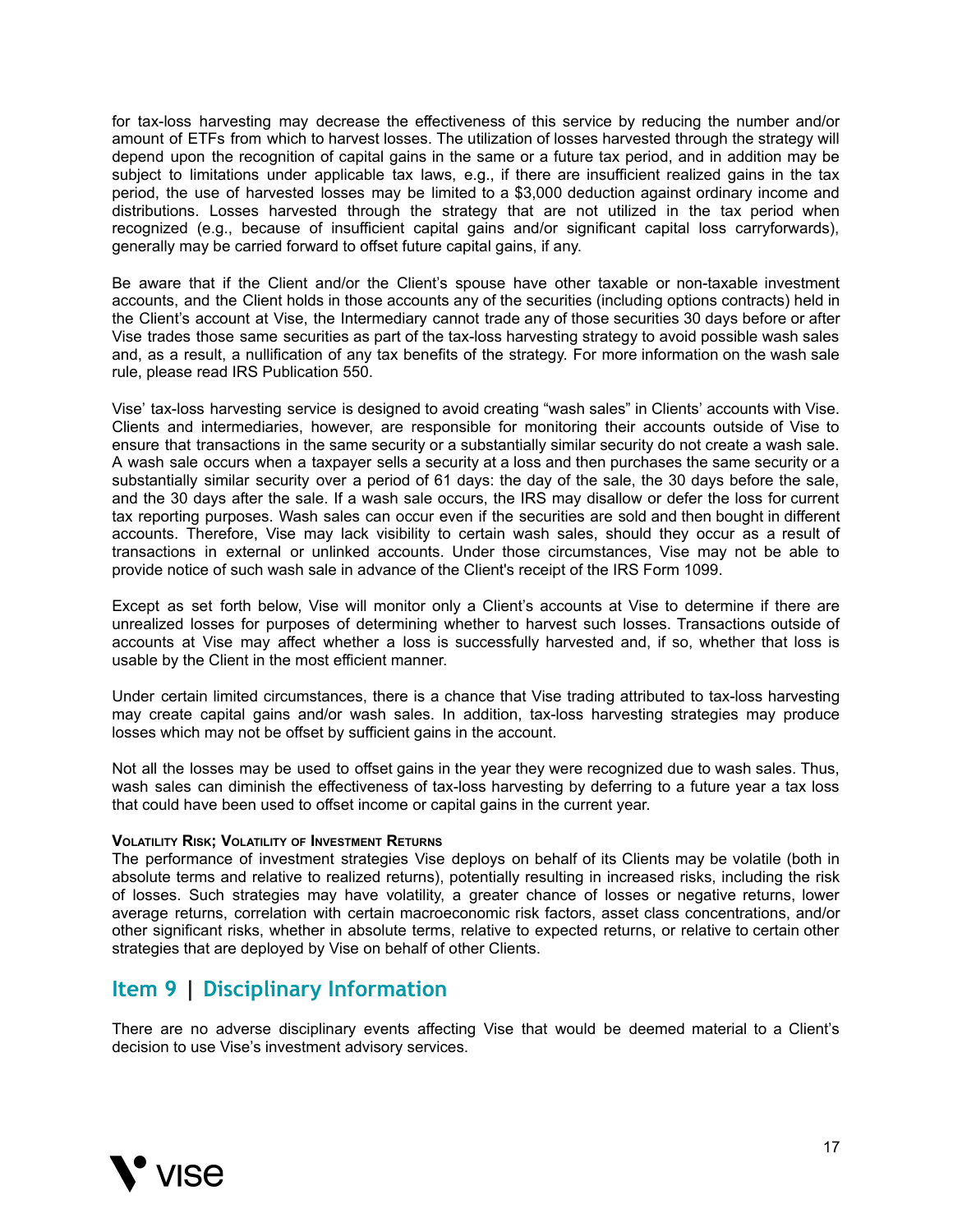## <span id="page-17-0"></span>**Item 10 | Other Financial Industry Activities and Affiliations**

In some cases, Vise may have business arrangements with related persons/companies that are material to Vise's advisory business or to their Clients. In some cases, these business arrangements create a potential conflict of interest, or the appearance of a conflict of interest between Vise and a Client. The services that Vise provides Intermediaries and Clients, as well as related conflicts of interest, are discussed in Item 11 ("Code of Ethics, Participation or Interest in Client Transactions and Personal Trading") of this Brochure. Potential conflicts of interest are also discussed in the Governing Documents.

## <span id="page-17-1"></span>**Item 11 | Code of Ethics, Participation or Interest in Client Transactions, and Personal Trading**

Vise has adopted a code of ethics (the "Code") that establishes the standard of business conduct that must be followed by, among others, all partners, dependent directors, officers, and employees of Vise (collectively, "Supervised Persons"). The Code incorporates the following general principles, which all Supervised Persons are expected to uphold: act in the best interests of Clients; conduct activities and personal securities transactions in a manner consistent with the Code, which seeks to address certain conflicts of interest in this regard; avoid taking any inappropriate advantage of one's position at Vise; maintain confidentiality of information concerning Vise's securities recommendations and Client securities holdings and transactions; and provide accurate disclosure in reports required by auditors, regulators, or government bodies.

Vise believes that these general principles not only help Vise fulfill its obligations undertaken as an investment adviser, but also protect Vise's reputation and instill in employees Vise's commitment to honesty, integrity, and professionalism.

The Code also provides guidelines for Supervised Persons regarding adherence to securities laws generally, transactions in personal accounts involving public and private securities and commodities, activities outside of the investment adviser's business, giving and receiving business-related gifts, and the maintenance and memorialization of certain family and/or close personal relationships. For example, the Code generally requires that all Access Persons report securities holdings. In addition, the Code encourages all Supervised Persons to report Code violations and outlines potential sanctions for such violations. Vise's Chief Compliance Officer is responsible for the Code's administration, including without limitation the monitoring and review of personal securities of Access Persons, and is available for any questions Access Persons have regarding the Code. Vise will provide a copy of the Code to any Client or prospective Client upon request and may elect to provide a copy of the Code to Clients.

## <span id="page-17-2"></span>**Item 12 | Brokerage Practices**

#### **GENERAL**

Vise requires that all trade orders for securities transactions on behalf of Clients are currently placed with Charles Schwab & Co., Inc., TD Ameritrade, Inc. and/or Fidelity Institutional (the "Approved Brokers"). Vise may add additional brokers to the Approved Brokers list. Vise seeks to help its Clients receive the best overall execution for securities transactions from the Approved Brokers by continuing to monitor and review the best execution capability of the Approved Brokers. When assessing the best execution capability of the Approved Brokers, Vise will consider the following factors: price improvement versus the closing price and overall execution quality among other factors. To the extent that an Approved Broker's best execution capability does not appear to meet the quality of best execution based on internal review, Vise would look to remove and replace such Approved Broker. In determining the reasonableness of compensation of the Approved Brokers, Vise considers the trading commissions (e.g., whether they are free or flat-rate), as well as general operational support provided.

The Service is available through an Intermediary with Vise acting as a subadviser. Vise makes recommendations to the Intermediary. Upon the approval of such recommendations, Vise places all trade

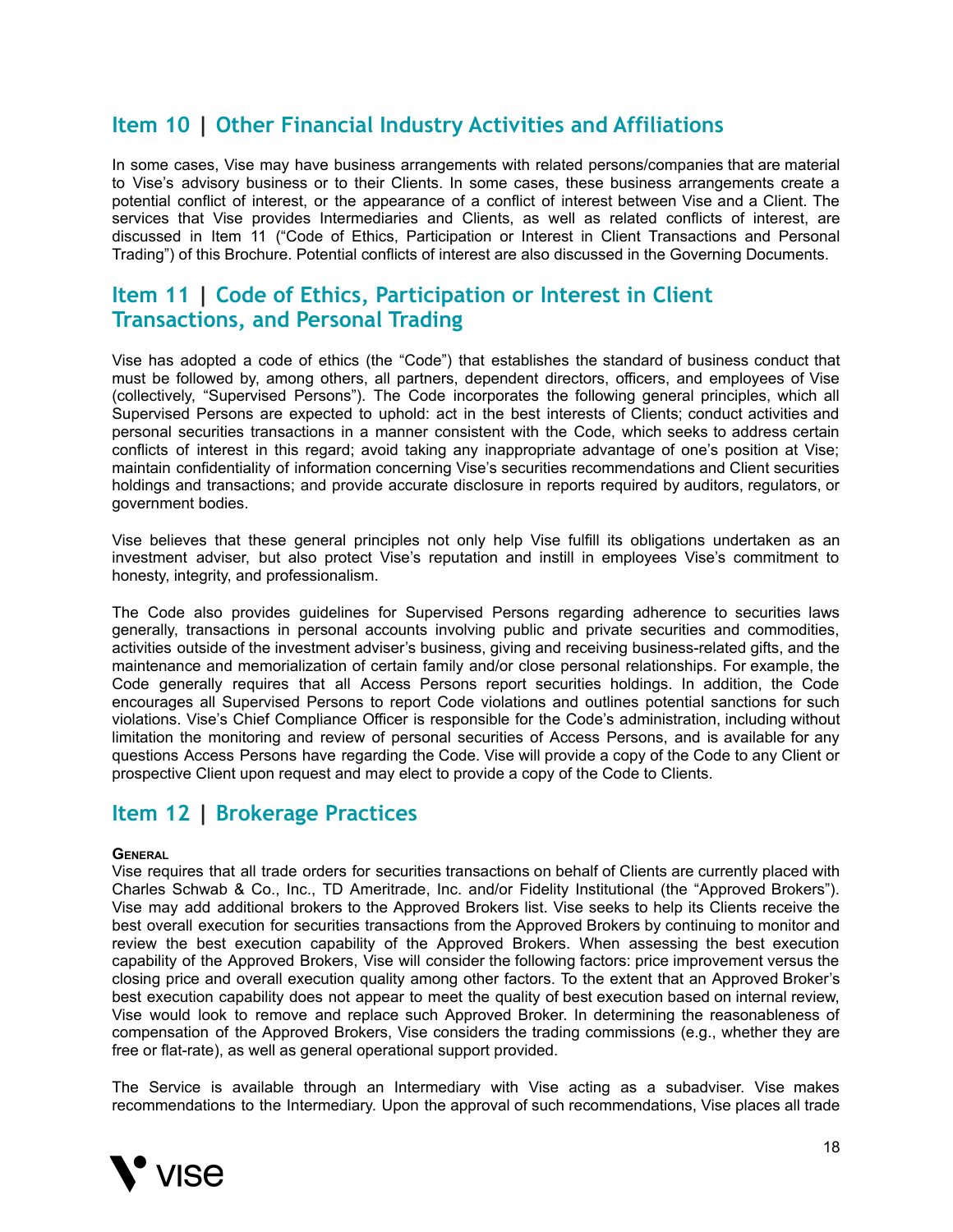orders for securities transactions on behalf of its Clients with a broker-dealer mandated by the applicable Intermediary (each, an "Intermediary Broker"). After acceptance of the initial trade recommendations, thereafter Vise will assume full investment discretion, and further rebalancing decisions will not be presented to the Intermediary.

The Intermediary evaluates, in its reasonable judgment, which Intermediary Broker(s) are qualified to meet the brokerage and custodial needs of the Clients. Vise generally does not monitor or evaluate the nature and quality of the services Clients obtain from Intermediary Brokers and it is possible that Intermediary Brokers provide less advantageous execution of transactions than if Vise selected another broker-dealer to execute the transactions.Please refer to Item 5 ("Fees and Compensation") for information regarding potential brokerage costs.

#### **COMMISSIONS**

Vise does not charge a premium or commission on transactions.

#### **USE OF COMMISSIONS – SOFT DOLLARS, RESEARCH**

Vise does not use Client commissions to acquire research or brokerage services other than order execution.

#### **BROKERAGE FOR INTERMEDIARY REFERRALS**

Vise does not consider the possibility of receiving intermediary referrals from a particular broker-dealer when selecting or recommending that intermediaries use the broker-dealer.

#### **DIRECTED BROKERAGE**

Vise does not permit Clients to direct brokerage.

#### **ORDER EXECUTION RISK**

Vise is authorized by each Client to execute transactions on such Clients' behalf. Vise executes securities transactions as soon as reasonably practicable after generating each trade recommendation. However, there are many reasons that trades may be delayed or extended, including but not limited to, complex scenarios, market activity, liquidity, vendor issues, and data verification. These events could cause delays in the amount of time it takes Vise, or the relevant executing broker, to execute each transaction. Any delays in Vise's executing transactions could reduce, perhaps materially, any profit earned by such Clients or could cause a material loss.

Vise may execute transactions by placing a variety of order types such as market orders, limit orders, or algorithmic orders. This could result in Vise's Clients paying a higher purchase price or receiving a lower sale price when Vise places orders on the Client's behalf compared to using other order execution methods. It could also result in higher execution fees charged by the brokers handling these transactions.

#### **TIMING OF ORDER SUBMISSION AND EXECUTION OF TRADES**

Timing of order execution will be done on a best efforts basis. Vise does not guarantee that proposals will be executed on the same trading day, regardless of if they are algorithm or Intermediary generated. Vise places orders to buy and or/sell securities with Intermediary Brokers. If you want to control the specific time during the day that securities are bought and sold in your account (e.g., you want the ability to "time the market"), you should not use Vise's Service.

#### **ORDER EXECUTION PRACTICES**

Vise systematically reviews trade orders for a variety of liquidity indicators when interacting with our executing brokers. Based on the internal trading metrics Vise has produced and maintains, Vise will utilize a variety of order types and execution methods to potentially improve the outcome for the Client. These order execution methods include but are not limited to: market orders, limit orders, or algorithmic orders. Vise maintains the discretion to decide which order execution strategy to utilize for each individual order.

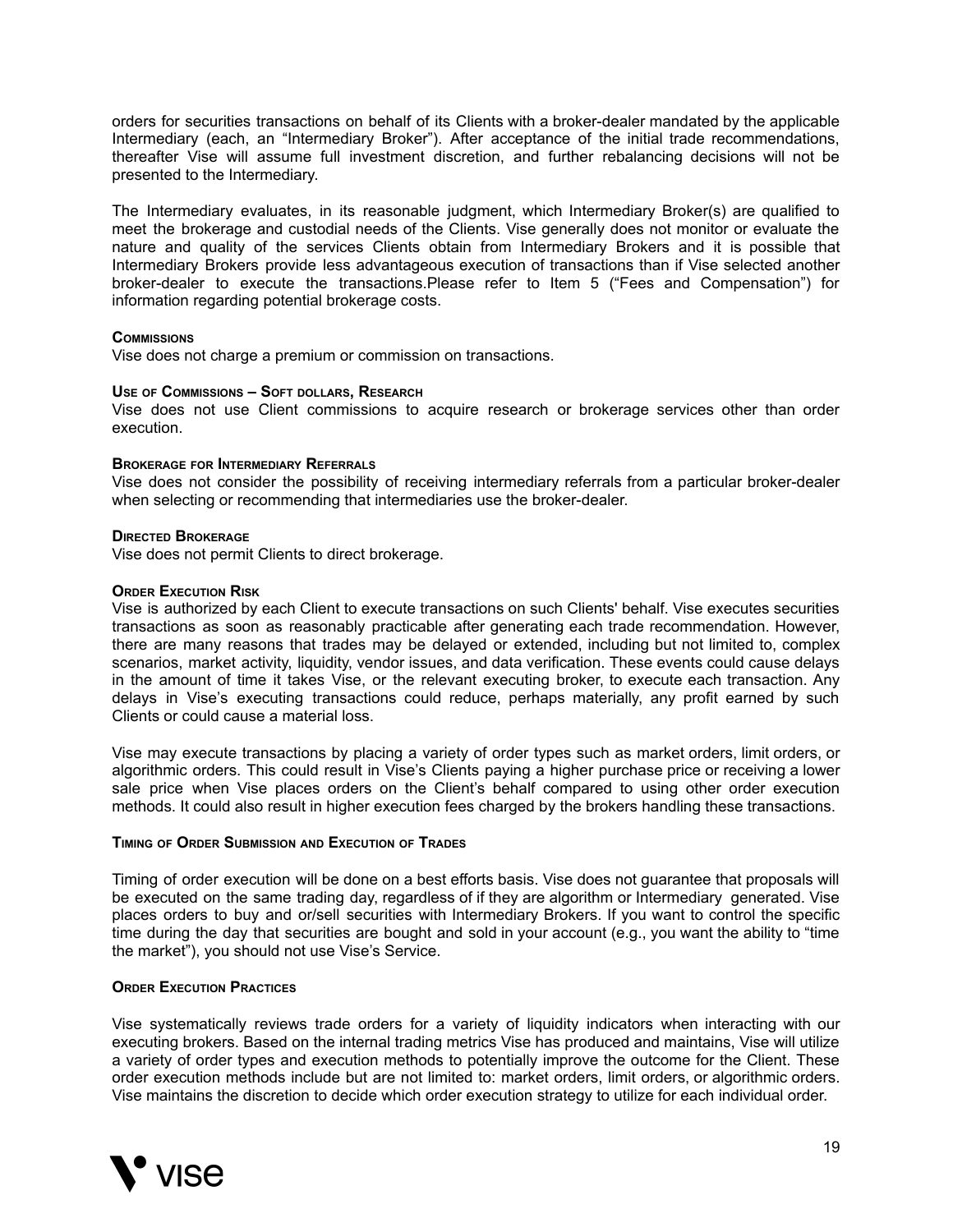#### **ORDER AGGREGATION AND BLOCK TRADING PRACTICES**

Vise will review proposed trades at varying times throughout the day. When possible, Vise will aggregate orders containing the same security with the same trade direction. Vise will block its orders to ensure that no Client is favored, and each account will receive the same average share price on a pro rata basis. The timing of approved orders, market liquidity conditions, limit prices, and Intermediary generated trades may result in identical trades receiving different prices across different accounts on the same day.

Vise will determine if incurring tradeaway fees or step out fees is better overall to the Client when transacting in equity or fixed income securities. These fees may be incurred through broker-dealers other than the account custodian. The Client may incur both commission or transaction fees charged by the executing broker-dealer and a processing fee charged by the account custodian.

### <span id="page-19-0"></span>**Item 13 | Review of Accounts**

Vise regularly reviews the accounts of its Clients. Triggering factors may include, but are not limited to, overall market movement, security-specific events and corporate events, a significant change to one or more of the securities owned by a particular Client, changes to the Client's risk/return objectives, net taxes incurred, or historical turnover.

Vise conducts account reviews through its automated computer algorithms and by Vise's investment advisory personnel responsible for portfolio validation and monitoring of Client accounts. For each of Vise's investment strategies, investment advisory personnel are responsible for periodically reviewing trading data and other automated events and reports and overseeing the trading activity performed on behalf of Vise's Clients within Vise's investment strategies. Such reviews include without limitation a verification that actual trading activity is consistent with the intended strategy, an analysis of risks associated with a particular strategy, and a determination that trading is undertaken in compliance with applicable regulations.

In addition, as Vise acts as a subadviser, an Intermediary may conduct account reviews which are independent and/or in addition to the reviews of Vise.

#### **REPORTING**

Vise provides Clients through their intermediaries with reports through its website on a periodic basis, which reports generally include, among other things, the value of such Client's account and a measure of performance based on the change in valuation of such Client's account. Vise monitors performance data for accuracy but in some circumstances the information could be incorrect, such as errors resulting from the inaccuracy of underlying custodian data.

#### **TAX REPORTING**

Vise will report and provide information on its website and/or in the form of reports on items related to the Client's capital gains status and this information provided should not be utilized for capital gains reporting purposes. The figures presented are for illustrative purposes only. Clients are strongly encouraged to coordinate with a qualified tax professional for all tax related matters.

Vise does not provide tax advice and Intermediaries are encouraged to work with a qualified tax professional with their Clients. Provided content is for overview and informational purposes only and should not be relied upon as individual tax advice. Clients are strongly advised to consult with qualified tax professionals regarding all tax related matters.

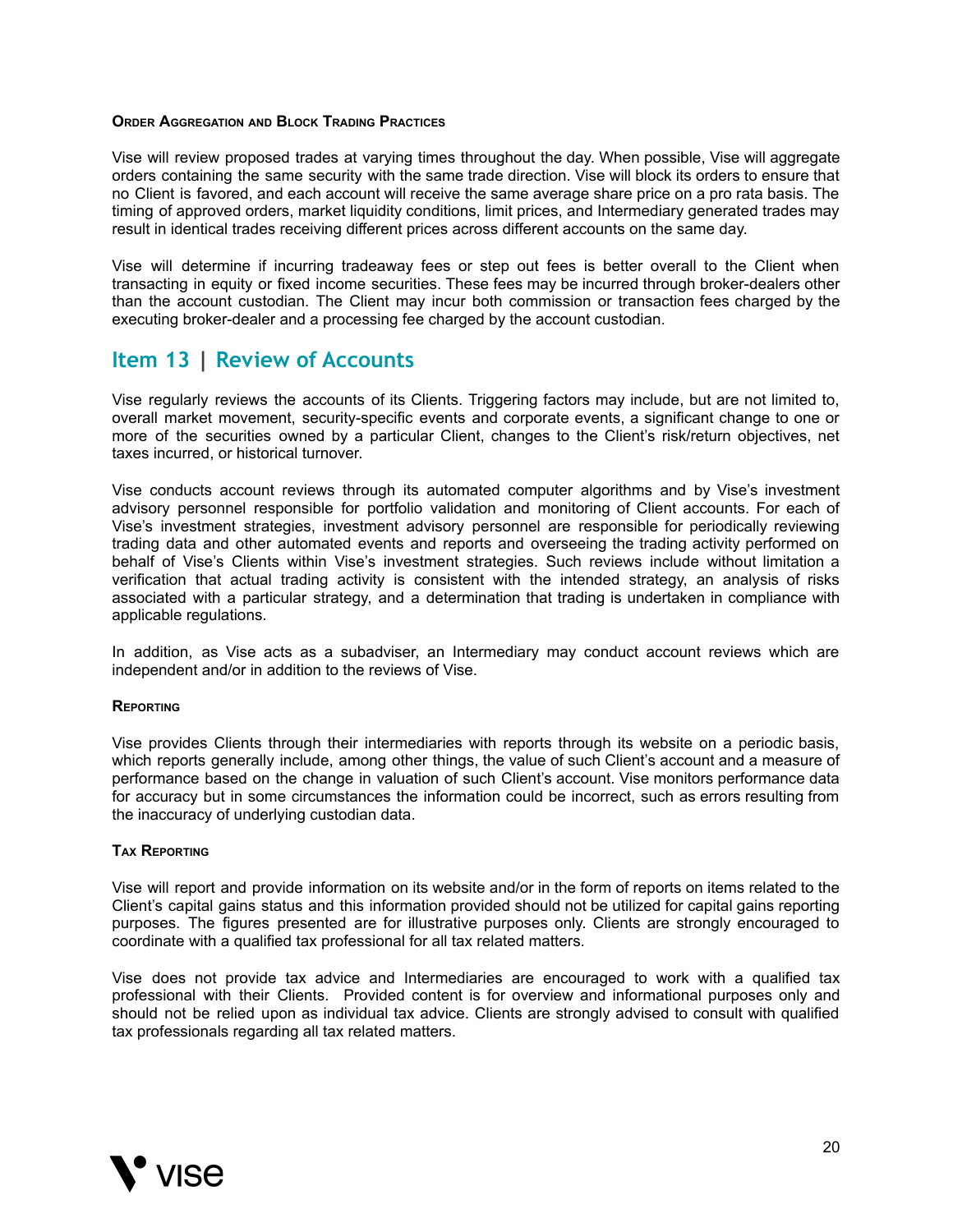## <span id="page-20-0"></span>**Item 14 | Intermediary Referrals and Other Compensation**

#### **CLIENT REFERRALS**

Vise may engage third parties to solicit business on its behalf. Solicitors are paid a portion of the investment advisory fee charged by Vise to the solicited Intermediary. All solicitation fees paid to a solicitor are paid pursuant to a written agreement between Vise and the solicitor. Vise will enter into solicitation arrangements only if written agreements are in place, and all parties are in full compliance with all requirements under the Advisers Act Rule 206(4)-3. [A written disclosure document, which details the terms of the compensation arrangement between Vise and the solicitor as well as administrative proceedings and disciplinary events involving the solicitor, if any, will be provided to any solicited Client]. The payment of a solicitation fee creates a conflict of interest with respect to the solicitor's recommendation that an Intermediary select us for Investment Management Services.

#### **USE OF ADVERTISING NETWORKS**

Vise conducts campaigns through advertising networks (e.g., Google AdWords/AdSense, Microsoft AdCenter) and compensates such advertising networks accordingly. In addition, at certain times Vise may offer a credit or nominal gift to existing intermediaries that refer new intermediaries to use Vise's services. While the amount of the credit or gift is nominal, such credits or gifts cause a conflict of interest because they incentivize intermediaries to make referrals .

#### **TECHNOLOGY SERVICES**

Vise may provide technology and/or consulting services to third party financial entities, including entities that may be registered as investment advisers under the Advisers Act and / or registered as broker-dealers under Section 15 of the Exchange Act. As a technology services provider, Vise will have no portfolio management, investment advisory, or fiduciary responsibilities with respect to any Clients who may use the technology through an Intermediary. When providing technology and/or consulting services to third party financial entities, Vise will not manage, monitor, or oversee any trading decisions of any Client, any Client's compliance with the Client's investment objectives; or any other aspects of the portfolio management activity of Client accounts or portfolios. Vise will not enter into a discretionary investment management agreement with a Client solely in connection with the provision of technology services to an Intermediary.

## <span id="page-20-1"></span>**Item 15 | Custody**

Vise generally does not have custody of Client assets. Assets are held in the name of Client and are held in the custody of dealer-brokers, which are qualified custodians as defined in Advisers Act Rule 206(4)-2.

However, based on SEC guidance, Vise may be deemed to have custody of its Clients' assets because certain Clients may authorize Vise to deduct its Management Fee out of the assets in such Clients' accounts by sending invoices to the respective custodians of those accounts. As such, Vise may be deemed by the SEC to have custody of the assets in those accounts.

Such Clients will receive account statements directly from their third-party custodians for the accounts and should carefully review these statements. Such Clients should contact their Intermediary immediately if they do not receive account statements from their custodian on at least a quarterly basis. As noted in Item 13 ("Review of Accounts") of this Brochure, Vise may provide Clients with separate reports or account statements providing information about the account. Clients should compare these carefully to the account statements received from the custodian. If Clients discover any discrepancy between the account statement provided by Vise and the account statement provided by the custodian, then they should contact their Intermediary.

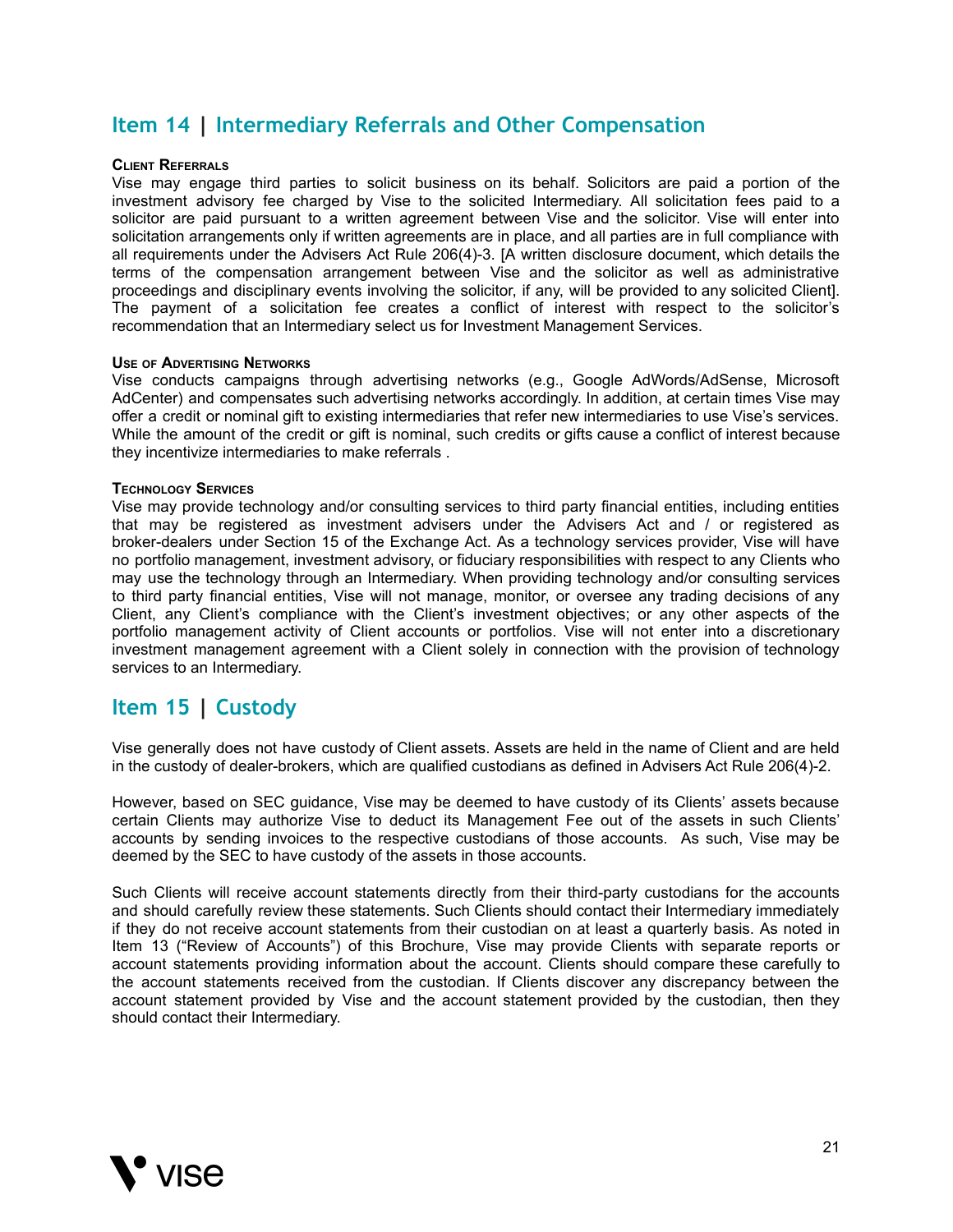## <span id="page-21-0"></span>**Item 16 | Investment Discretion**

Vise receives discretionary investment authority from its Clients at the outset of an advisory relationship in connection with the Service. Vise requires a limited power of attorney (or other grant of authority required by a Service Client's intermediary) to act on a discretionary basis for its Service Clients, allowing Vise to trade on behalf of these Clients. Vise is also granted investment discretion by the appointment of Clients or Intermediaries through the Governing Document. Clients complete the applicable documentation required by the Client's broker-dealer as part of the Service enrollment process. The Investment discretion granted to Vise ensures the timing, quantity, security selection, and decision to buy and/or sell is fully within Vise's authority. After acceptance of the initial trade recommendations, thereafter Vise will assume full investment discretion, and further rebalancing decisions will not be presented to the Intermediary.

## <span id="page-21-1"></span>**Item 17 | Voting Client Securities**

Vise does not vote Client securities, nor does it provide advice about proxy solicitations. Clients or Intermediaries must vote proxies on securities held in their account directly based on information they receive from their custodians and/or Intermediaries.

## <span id="page-21-2"></span>**Item 18 | Financial Information**

Vise does not require or solicit payment of more than \$1,200 in fees per Client, six months, or more in advance, and, thus, has not included a balance sheet of its most recent fiscal year. Vise is not subject to any financial commitment that impairs its ability to meet contractual and fiduciary commitments to Clients, nor have we been the subject of a bankruptcy petition.

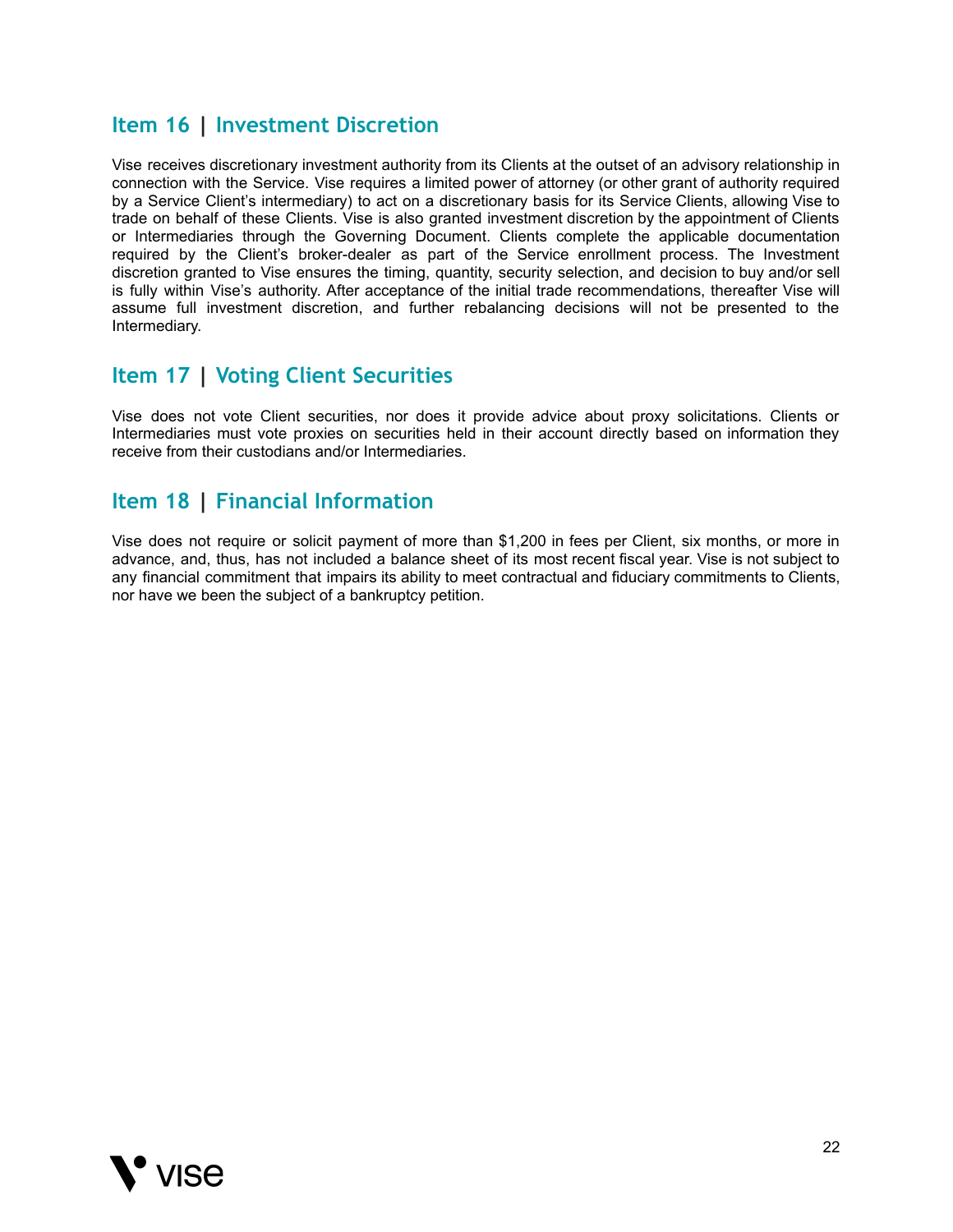# V' VISE

# **Vise AI Advisors, LLC**

One World Trade Center, Suite #84A

New York, New York 10007

+1 (646) 374-0888 www.vise.com https://www.facebook.com/viseai/ https://twitter.com/viseinc/ https://www.linkedin.com/company/viseinc

March 31, 2022

## **FORM ADV PART 2B: THE BROCHURE SUPPLEMENT**

This brochure supplement provides information about the qualifications and business practices of Vise AI Advisors, LLC ("Vise"), an investment adviser registered with the United States Securities and Exchange Commission (the "SEC") under the Investment Advisers Act of 1940, as amended (the "Advisers Act"). Such registration does not imply a certain level of skill or training. If you have any questions about the contents of this brochure, please contact us at the telephone number provided above or by email at [legal@vise.com.](mailto:legal@vise.com) The information in this brochure has not been approved or verified by the SEC or by any state securities authority.

Additional information about Vise is available on the SEC's website at [www.adviserinfo.sec.gov.](http://www.adviserinfo.sec.gov.)

This brochure is for informational purposes only. It does not convey an offer of any type and is not intended to be, and should not be construed as, an offer to sell, or the solicitation of an offer to buy, any interest in any entity, investment, or investment vehicle.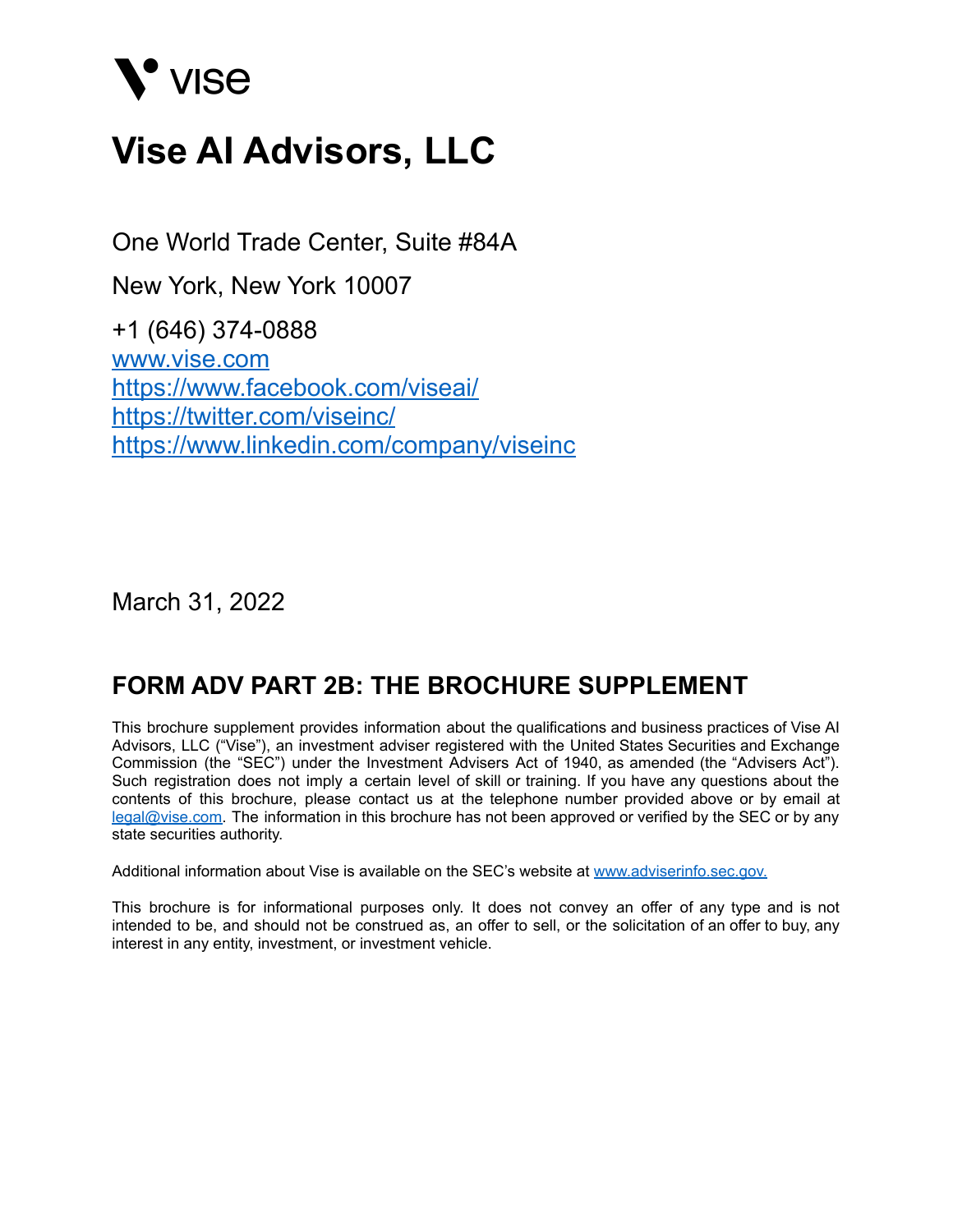

## **David Twardowski**

Date of Birth: 9/17/1982

One World Trade Center, Suite #84A New York, NY 10007 Phone +1 (646) 374-0888

This brochure supplement provides information about David Twardowski that supplements the Vise Form ADV Brochure. You should have received a copy of the Vise Form ADV Brochure. Please contact Vise at the phone number above or by email at [legal@vise.com](mailto:legal@vise.com) if you did not receive that Brochure or if you have any questions about the contents of this Brochure Supplement.

#### **Educational Background**

Dartmouth College, PhD, Engineering Research, 2011 University of Michigan, MS, Mechanical Engineering, 2005 University of Rhode Island, BS, Mechanical Engineering, 2004

#### **Business Experience (preceding five years)**

Vise Technologies, Inc., Vice President, Head of Investment Strategy, Jan. 2021 – Present Avantis Investors, Vice President, Investment Strategies, Sept. 2019 – Dec. 2020 Dimensional Fund Advisors, Vice President – Strategy Research, Feb. 2015 – Sept. 2019 Dimensional Fund Advisors, Research Associate, Jun. 2011 – Feb. 2015

#### **Disciplinary Information**

Not Applicable

#### **Other Business Activities**

Not Applicable

#### **Additional Compensation**

Not Applicable

#### **Supervision**

Vise's investment decisions are based on an automated analysis of client portfolios and accounts. This analysis relies on proprietary models to generate views on portfolio allocation, rebalancing, and tax loss harvesting.

Vise's portfolio management team supervises the day-to-day execution of these models and regularly researches ways to enhance the efficiency of these models. Moreover, Vise's compliance function monitors Vise's investment activities through electronically generated reports designed to audit trading activity and account management.

David Twardowski's advisory activities on behalf of Vise are supervised by Runik Mehrotra, Vise's Chief Investment Officer. Runik Mehrotra, can be reached at 1 (646) 374-0888.

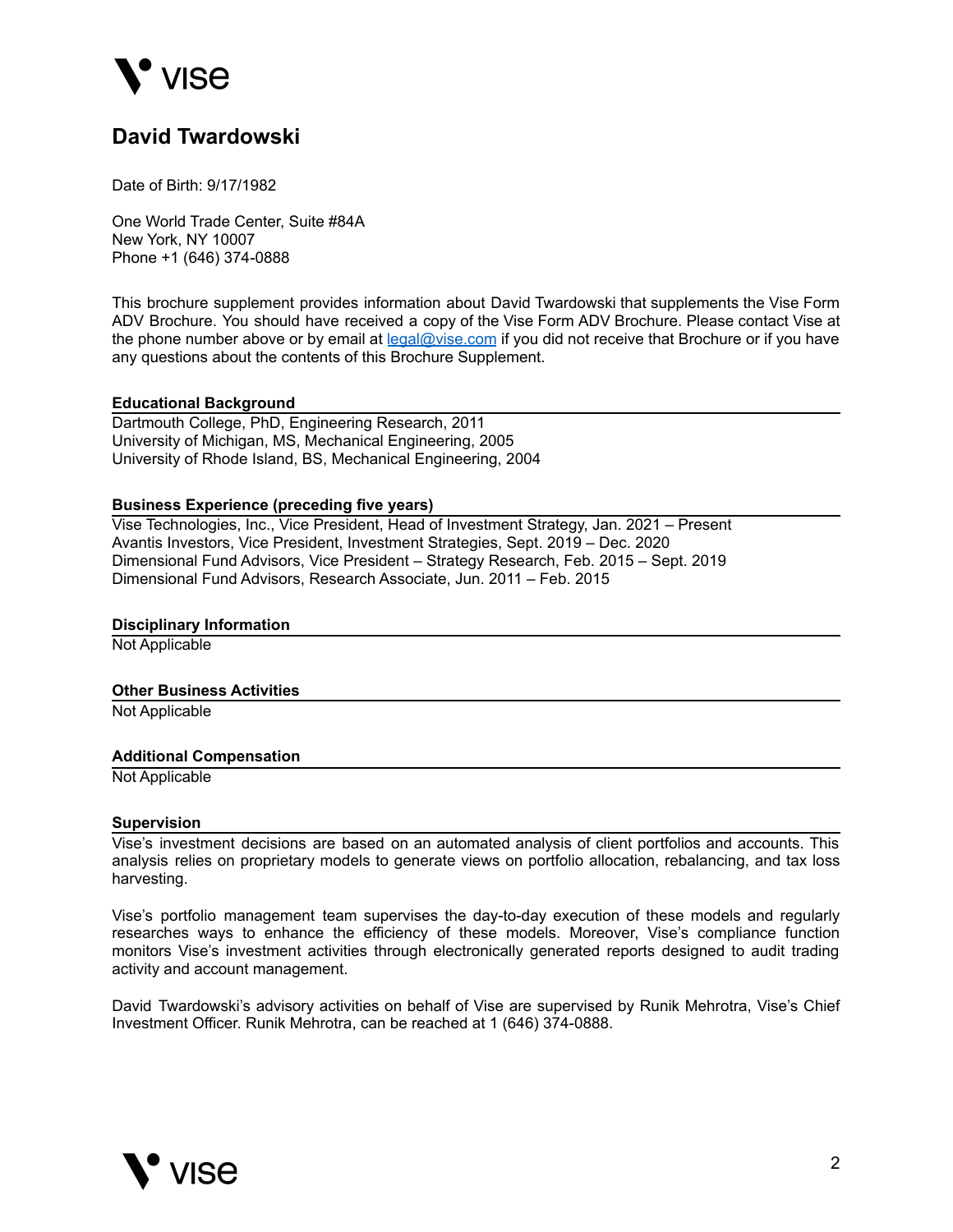

## **Runik Mehrotra**

Date of Birth: 4/17/2000

One World Trade Center, Suite #84A New York, NY 10007 Phone +1 (646) 374-0888

This brochure supplement provides information about Runik Mehrotra that supplements the Vise Form ADV Brochure. You should have received a copy of the Vise Form ADV Brochure. Please contact Vise at the phone number above or by email at [legal@vise.com](mailto:legal@vise.com) if you did not receive that Brochure or if you have any questions about the contents of this Brochure Supplement.

#### **Educational Background**

University of Pennsylvania, Candidate of Bachelor of Science in Engineering, Computer and Information Sciences, 2018 - 2019

#### **Business Experience (preceding five years)**

Vise Technologies, Inc., Co-founder, President, and Chief Investment Officer, October 2016 – Present

#### **Disciplinary Information**

Not Applicable

#### **Other Business Activities**

Not Applicable

#### **Additional Compensation**

Not Applicable

#### **Supervision**

Vise's investment decisions are based on an automated analysis of client portfolios and accounts. This analysis relies on proprietary models to generate views on portfolio allocation, rebalancing, and tax loss harvesting.

Vise's portfolio management team supervises the day-to-day execution of these models and regularly researches ways to enhance the efficiency of these models. Moreover, Vise's compliance function monitors Vise's investment activities through electronically generated reports designed to audit trading activity and account management.

Runik Mehrotra's advisory activities on behalf of Vise are supervised by Samir Vasavada, CEO. Samir can be reached at 1 (646) 617 8126.

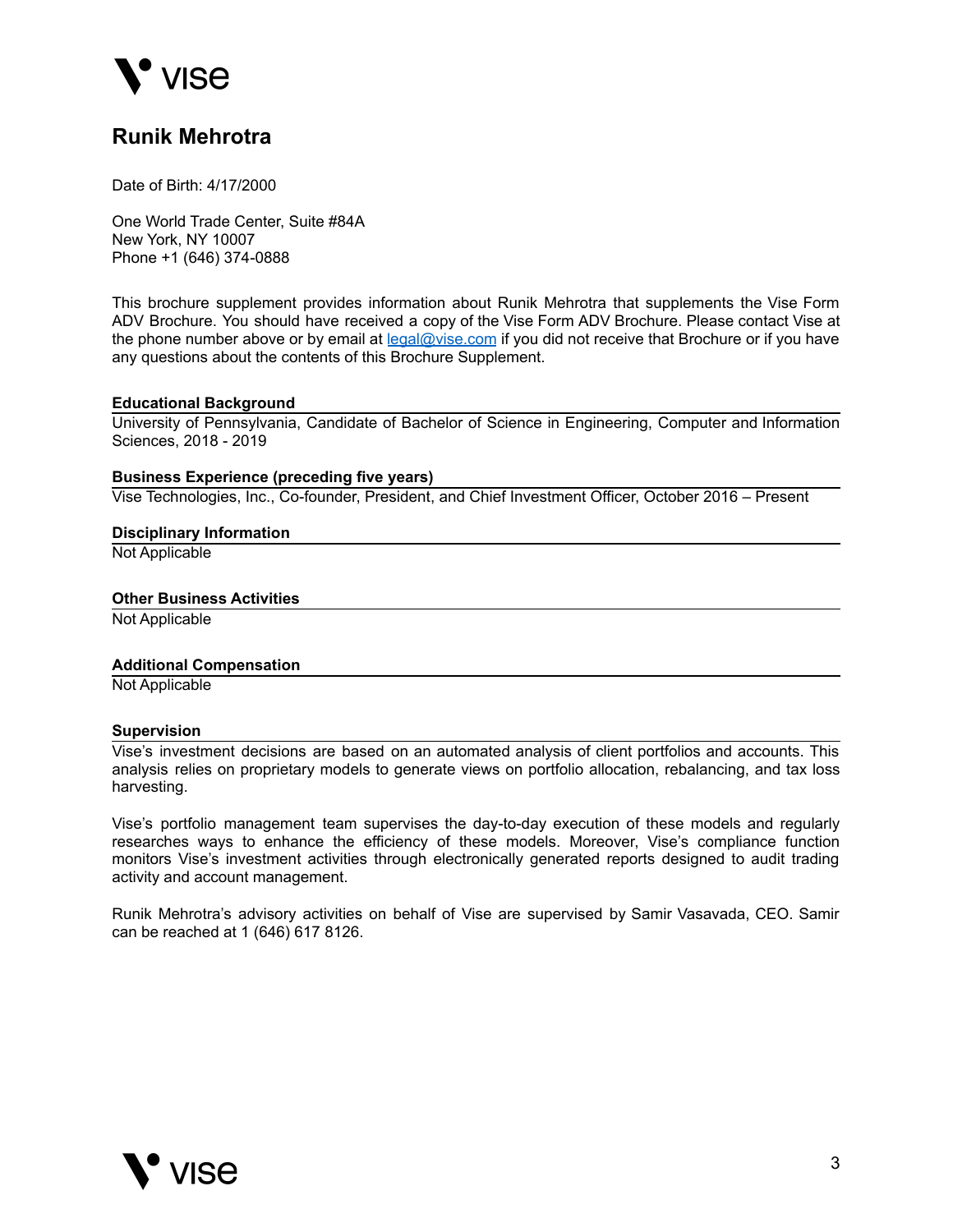

## **Wei Zhong, CFA®**

Date of Birth: 2/28/1979

One World Trade Center, Suite #84A New York, NY 10007 Phone +1 (646) 374-0888

This brochure supplement provides information about [Wei Zhong] that supplements the Vise Form ADV Brochure. You should have received a copy of the Vise Form ADV Brochure. Please contact Vise at the phone number above or by email at [legal@vise.com](mailto:legal@vise.com) if you did not receive that Brochure or if you have any questions about the contents of this Brochure Supplement.

#### **Educational Background**

Shanghai Jiaotong University, Bachelor of Science, Electrical Engineering, 2001 University of Delaware, PhD, Electrical Engineering, 2006

#### **Business Experience (preceding five years)**

Vise Technologies, Inc., Head of Quantitative Engineering, January 2021 – Present Citadel America LLC, Quantitative Strategist, September 2018 - December 2020 BlackRock, Director, Risk and Quantitative Analysis, May 2014 - June 2018 JP Morgan Investment Bank, Vice President, Quantitative Research, December 2007 - April 2014 Bloomberg, Quantitative Developer, July 2006 - December 2007

#### **Designations, Qualifications and Related Criteria**

Chartered Financial Analyst® (CFA®)

Mr. Zhong has earned the right to use the Chartered Financial Analyst® or CFA® designation from the CFA Institute, a global, not for profit organization of investment professionals. Candidates must have in-depth knowledge of securities types and investment vehicles, and have earned at least a bachelor's degree from an accredited school. To earn the CFA® designation, Mr. Zhong successfully passed all three exam levels (six hour each, covering ethics, quantitative methods, economics, corporate finance, financial reporting and analysis, security analysis, and portfolio management), completed at least four years of qualified investment work experience, and became a member of the CFA Institute. To maintain the designation, he must annually renew his pledge to adhere to the CFA Institute Code of Ethics and Standards of Professional Conduct and maintain his membership in a local CFA member society. [Chartered Financial Analyst® and CFA® are trademarks owned by the CFA Institute.]

#### **Disciplinary Information**

Not Applicable

#### **Other Business Activities**

Not Applicable

#### **Additional Compensation**

Not Applicable

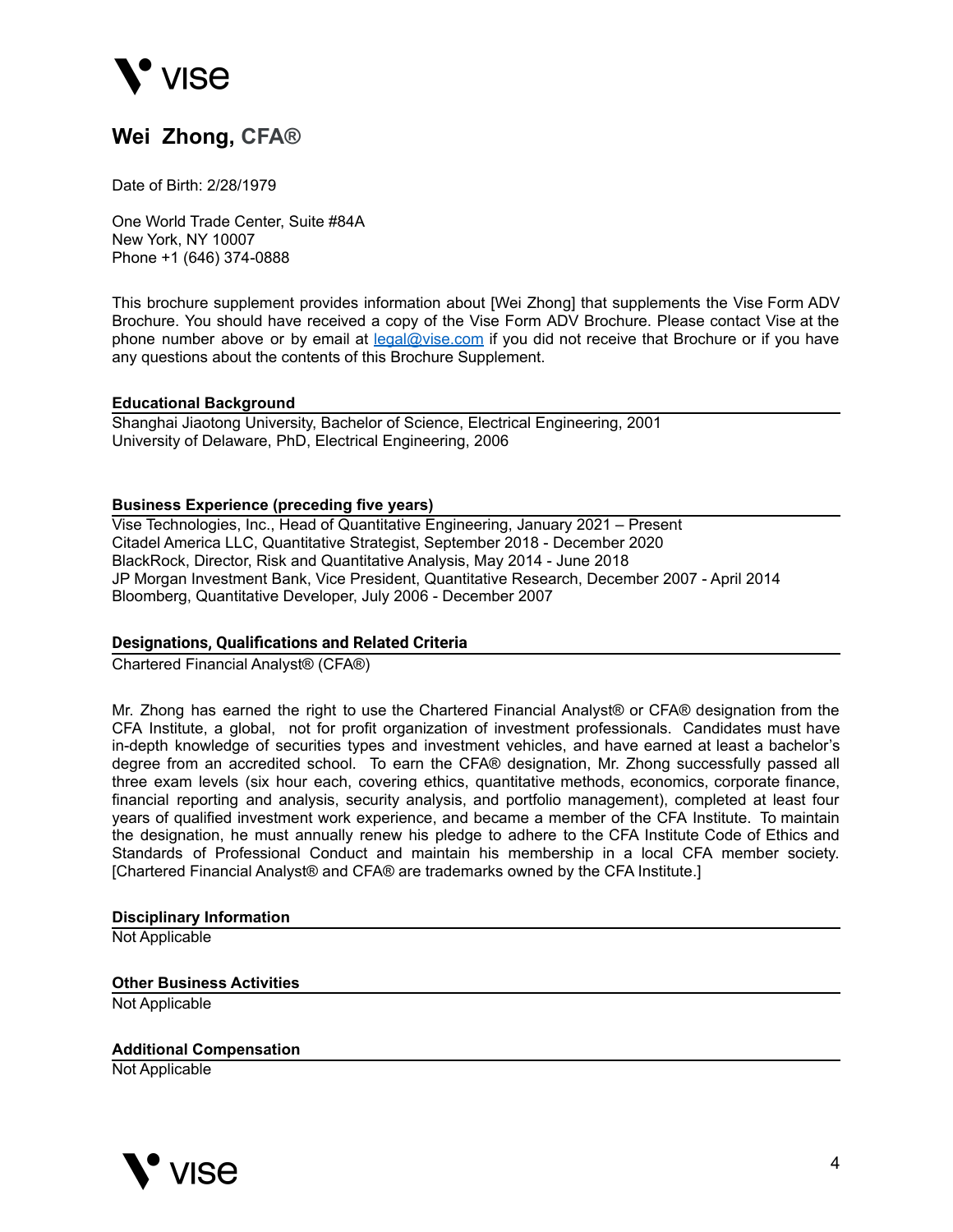

#### **Supervision**

Vise's investment decisions are based on an automated analysis of client portfolios and accounts. This analysis relies on proprietary models to generate views on portfolio allocation, rebalancing, and tax loss harvesting.

Vise's portfolio management team supervises the day-to-day execution of these models and regularly researches ways to enhance the efficiency of these models. Moreover, Vise's compliance function monitors Vise's investment activities through electronically generated reports designed to audit trading activity and account management.

Wei Zhong's advisory activities on behalf of Vise are supervised by Runik Mehrotra, Vise's Chief Investment Officer. Runik Mehrotra, can be reached at 1 (646) 374-0888.

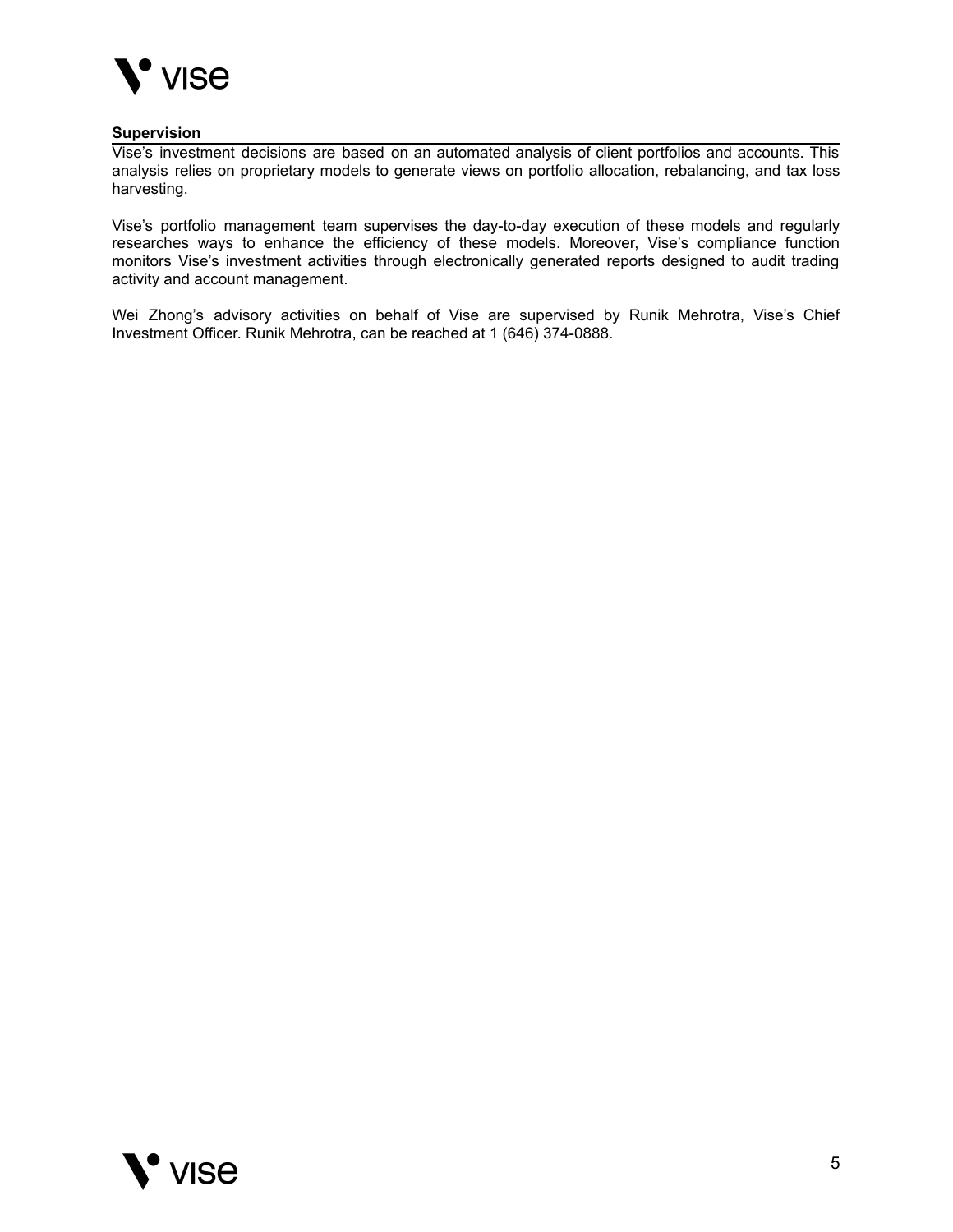

## **Travis Fairchild, CFA®, FRM®**

Date of Birth: 5/12/1980

One World Trade Center, Suite #84A New York, NY 10007 Phone +1 (646) 374-0888

This brochure supplement provides information about Travis Fairchild that supplements the Vise Form ADV Brochure. You should have received a copy of the Vise Form ADV Brochure. Please contact Vise at the phone number above or by email at [legal@vise.com](mailto:legal@vise.com) if you did not receive that Brochure or if you have any questions about the contents of this Brochure Supplement.

#### **Educational Background**

Cornell Johnson Graduate School of Management, MBA, Capital Markets/Asset Management, 2011 University of Kansas, Math, 2003 University of Kansas, Business, 2003

#### **Business Experience (preceding five years)**

Vise Technologies, Inc., Senior Investment Strategist, July 2021 – Present O'Shaughnessy Asset Management/CANVAS, Principal/Portfolio Manager, 2010 – 2021 Mercer, Consulting, 2003 – 2009

#### **Designations, Qualifications and Related Criteria**

Chartered Financial Analyst® (CFA®)

Mr. Fairchild has earned the right to use the Chartered Financial Analyst® or CFA® designation from the CFA Institute, a global, not for profit organization of investment professionals. Candidates must have in-depth knowledge of securities types and investment vehicles, and have earned at least a bachelor's degree from an accredited school. To earn the CFA® designation, Mr. Fairchild successfully passed all three exam levels (six hour each, covering ethics, quantitative methods, economics, corporate finance, financial reporting and analysis, security analysis, and portfolio management), completed at least four years of qualified investment work experience, and became a member of the CFA Institute. To maintain the designation, he must annually renew his pledge to adhere to the CFA Institute Code of Ethics and Standards of Professional Conduct and maintain his membership in a local CFA member society. [Chartered Financial Analyst® and CFA® are trademarks owned by the CFA Institute.]

Financial Risk Manager® (FRM®)

Mr. Fairchild has earned the right to use the Financial Risk Manager® or FRM® certification from the Global Association of Risk Professionals. To earn the FRM® certification, Mr. Fairchild successfully passed two FRM exams which cover foundations of risk management, quantitative analysis, financial markets and products, valuation and risk models, market,credit, and operational risk management, risk and investment management, and current issues in financial markets. In addition, Mr. Fairchild must earn continuing professional development at least every two years. [Financial Risk Manager® and FRM® are trademarks owned by the Global Association of Risk Professionals].

#### **Disciplinary Information**

Not Applicable

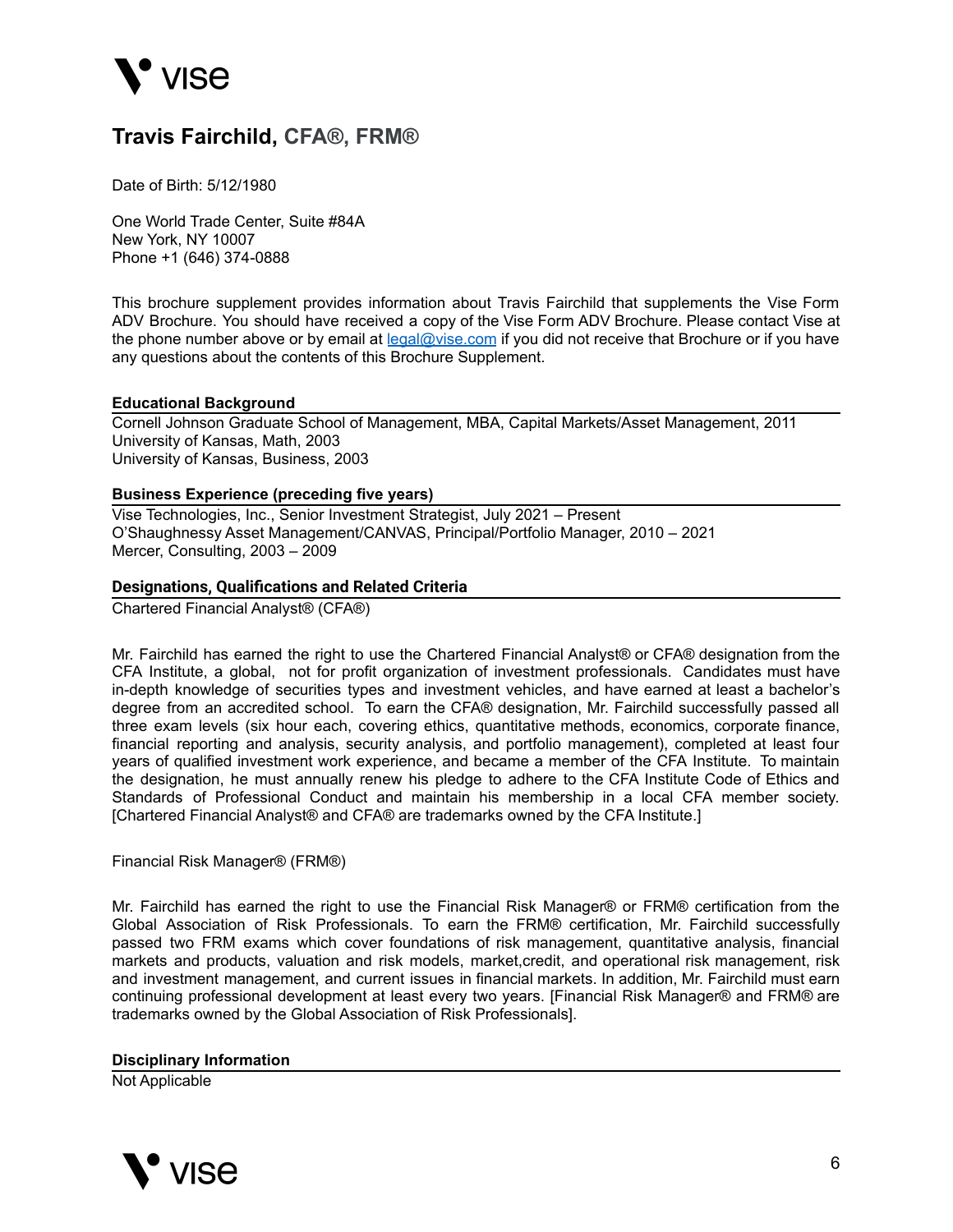

#### **Other Business Activities**

Not Applicable

#### **Additional Compensation**

Not Applicable

#### **Supervision**

Vise's investment decisions are based on an automated analysis of client portfolios and accounts. This analysis relies on proprietary models to generate views on portfolio allocation, rebalancing, and tax loss harvesting.

Vise's portfolio management team supervises the day-to-day execution of these models and regularly researches ways to enhance the efficiency of these models. Moreover, Vise's compliance function monitors Vise's investment activities through electronically generated reports designed to audit trading activity and account management.

Travis Fairchild's advisory activities on behalf of Vise are supervised by David Twardowski, VP, Investment Strategy. David can be reached at 1 (646) 374-0888.